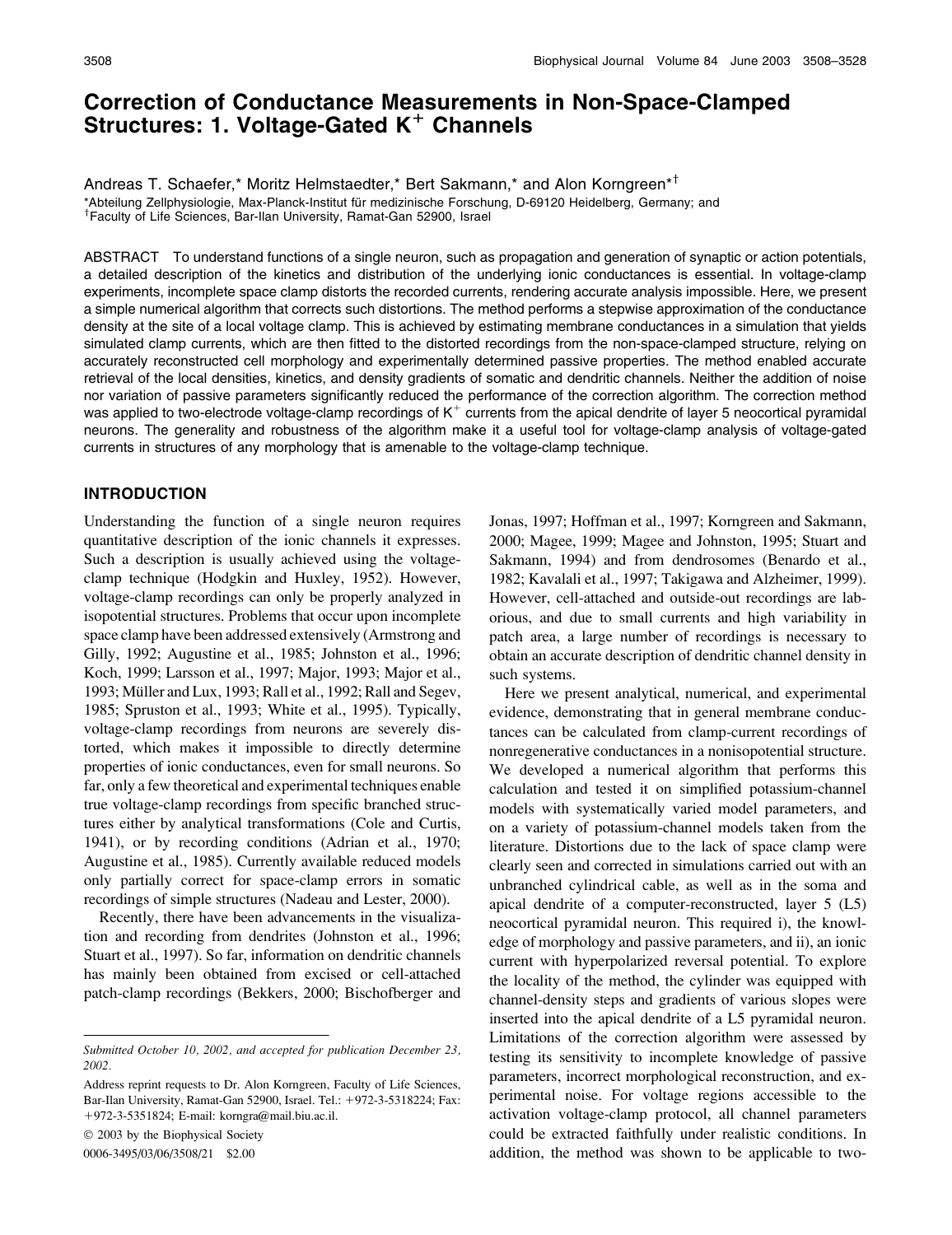electrode voltage-clamp recordings from the apical dendrite of L5 neocortical pyramidal neurons.

## **METHODS**

#### Simulations

All simulations were carried out using NEURON 4.1.1, 4.3.2, and 5.0.0 (Hines and Carnevale, 1997) on a Silicon Graphics Origin 2000 or on a Pentium III, 650 MHz. The integration time step used was 25  $\mu$ s; changing the time step did not alter the algorithm performance provided it stayed smaller than the channel activation time constants. Potassium-channel models were taken from the literature (for a full description see Appendix): delayed rectifier  $K_v$ , (Mainen et al., 1995), muscarinic potassium channel  $K<sub>m</sub>$ , (Mainen et al., 1995), A-type potassium channel  $K<sub>a</sub>$  (Hoffman et al., 1997), and two types of  $K^+$  channels ( $K_{slow}$  and  $K_{fast}$ ), which we recently described in neocortical pyramidal neurons (Korngreen and Sakmann, 2000). Simulation data were evaluated on a Macintosh Power PC G4 using custom-written routines in IgorPro 4 (Wavemetrics; Lake Oswego, OR). The unbranched cable (cylinder) had a diameter (d) of 3  $\mu$ m and a length (l) of 2000  $\mu$ m (Figs. 1, 4, 5 C and D, 6, 7, and 8). When comparison with analytical calculations in an infinite cylinder was attempted during simulations, a much longer cylinder was used to approximate this situation  $(d = 2 \mu m$  and  $l = 50,000 \mu m$ , Figs. 2, 5 A and B, and 11). For determination of morphological parameters, a L5 neocortical pyramidal neuron of a 48 day-old Wistar rat was biocytin-filled, computer-reconstructed (except for parts of the axonal arborization), and converted to the format of NEURON as previously described (Stuart and Spruston, 1998). The passive parameters



FIGURE 1 The space-clamp problem for a basic voltage-clamp protocol. A voltage protocol of 8.4 s to  $-110$  mV (truncated to facilitate presentation), followed by a 25-ms pulse to voltages between  $-80$  mV and  $+80$  mV at 20 mV increments is shown in C. (A) The kinetics of the  $K_{fast}$  channel as it would be recorded in an isopotential structure (short cylinder with length  $=$ 50  $\mu$ m and diameter = 50  $\mu$ m, *left*; density of K<sub>fast</sub> was 30 pS/ $\mu$ m<sup>2</sup>). The kinetics were distorted when recorded in an unbranched cable  $((B)$  long cylinder, length = 2000  $\mu$ m, diameter = 3  $\mu$ m; density of K<sub>fast</sub> was 30 pS/  $\mu$ m<sup>2</sup>). Conductance densities were estimated by assuming that the entire membrane area contributed to the measured current (i.e.,  $g = I_{\text{clamp}}/(\text{total}$ ) membrane area) $\cdot (V_{\text{clamp}} - E)$ ). Note different scales.

were  $R_i = 250$   $\Omega$ cm;  $R_m = 20,000$   $\Omega$ cm<sup>2</sup>, and  $C_m = 0.75$   $\mu$ F cm<sup>-2</sup> with a passive reversal potential of  $E_{\text{leak}} = -65$  mV and a potassium reversal potential of  $E_k = -80$  mV, unless otherwise noted. All voltage-clamp simulations used the built-in MOD file SEClmp.mod. Dendritic twoelectrode voltage-clamp configuration was simulated using the linear circuit builder in NEURON 5.0.0. Simulated voltage protocols consisted of an 8–15 s prepulse of –110 mV to relieve channels from inactivation, followed by a voltage step to the test potential. Series resistance was set to  $10^{-5} \Omega$  to simulate an ideal voltage clamp. The total time necessary for correcting a 100-ms voltage-clamp experiment in a full model of a layer 5 pyramidal neuron sampled at 10 kHz was 6 h on a single processor of the SGI Origin 2000 and 8 h on the Pentium III PC.

Direct contributions of the passive membrane properties were accounted for by simulating voltage-clamp experiments in morphologies that lack active conductances. Subtraction of these latter traces from those simulated in the presence of active conductances is referred to as leak subtraction. Similar results have been obtained by scaling and subtraction of currents from voltage steps to hyperpolarized potentials as performed experimentally (Augustine et al., 1985). The code of the correction algorithm can be downloaded from http://sun0.mpimf-heidelberg.mpg.de/~alon.

#### Slice preparation

Slices (sagittal, 300  $\mu$ m thick) were prepared from the somatosensory cortex of 40–45 days old Wistar rats using previously described techniques (Stuart et al., 1993). Slices were perfused throughout the experiment with an oxygenated artificial cerebrospinal solution containing: (mM) 125 NaCl, 15 NaCO<sub>3</sub>, 2.5 KCl, 1.25 NaH<sub>2</sub>PO<sub>4</sub>, 1 MgCl<sub>2</sub>, 2 CaCl<sub>2</sub>, 25 Glucose (pH 7.4 with 5%  $CO_2$ , 310 mosmol  $kg^{-1}$ ) at room temperature (20–22°C). Pyramidal neurons from L5 in the somatosensory cortex were visually identified using infrared differential interference contrast videomicroscopy (Stuart et al., 1993).

## Solutions and drugs

The standard pipette solution contained (mM): 125 K-gluconate, 20 KCl, 10 HEPES, 4 MgATP, 10 Na-phosphocreatin, 0.5 EGTA, 0.3 GTP, and 0.2% biocytin (pH 7.2 with KOH, 312 mosmol  $kg^{-1}$ ). The bath solution for twoelectrode voltage-clamp experiments contained (mM) 125 NaCl, 15 NaCO<sub>3</sub>, 2.5 KCl, 1 MgCl<sub>2</sub>, 2 CoCl<sub>2</sub>, 25 Glucose, 0.03 ZD2788, 0.001 tetrodotoxin (TTX pH 7.4 with 5%  $CO_2$ , 308 mosmol  $kg^{-1}$ ). TTX (Tocris, Bristol, UK) was stored at  $-20^{\circ}$ C as stock solutions in doubly distilled water and added directly to the bath solution. ZD2788 (Tocris) was stored at  $4^{\circ}$ C as stock solutions in doubly distilled water and added directly to the bath solution.

#### Two-electrode voltage clamp

Dendritic two-electrode voltage-clamp recordings were made with an Axoclamp-2B amplifier (Axon Instruments, Foster City, CA). Two HS-2Ax0.1M headstages were used. Whole-cell recordings were performed with two patch pipettes at a distance of  $30-40 \mu m$  apart. Simulations have shown that the accuracy and stability of the correction algorithm were not affected by an interelectrode distance that was smaller than 50  $\mu$ m (data not shown). No series resistance compensation was used. Capacitive coupling between the electrodes was minimized by placing a grounded shield that extended almost to the bath fluid level between the electrodes. To increase clamp gain, the feedback current injected via the current injecting electrode was low pass filtered by a built-in filter of the Axoclamp-2B (phase-lag control) with a time constant of 1–5 ms. Voltage and current were filtered at 10 kHz and sampled at 50 or 20 kHz using the program ''Pulse'' (Version 8.1, Heka Electronic, Lambrecht, Germany), digitized by an ITC-16 interface (Instrutech, Greatneck, NY, USA), and stored on the hard disk of a Macintosh computer. Capacitive and leak currents were subtracted offline by scaling of pulses taken at hyperpolarized potentials. Patch pipettes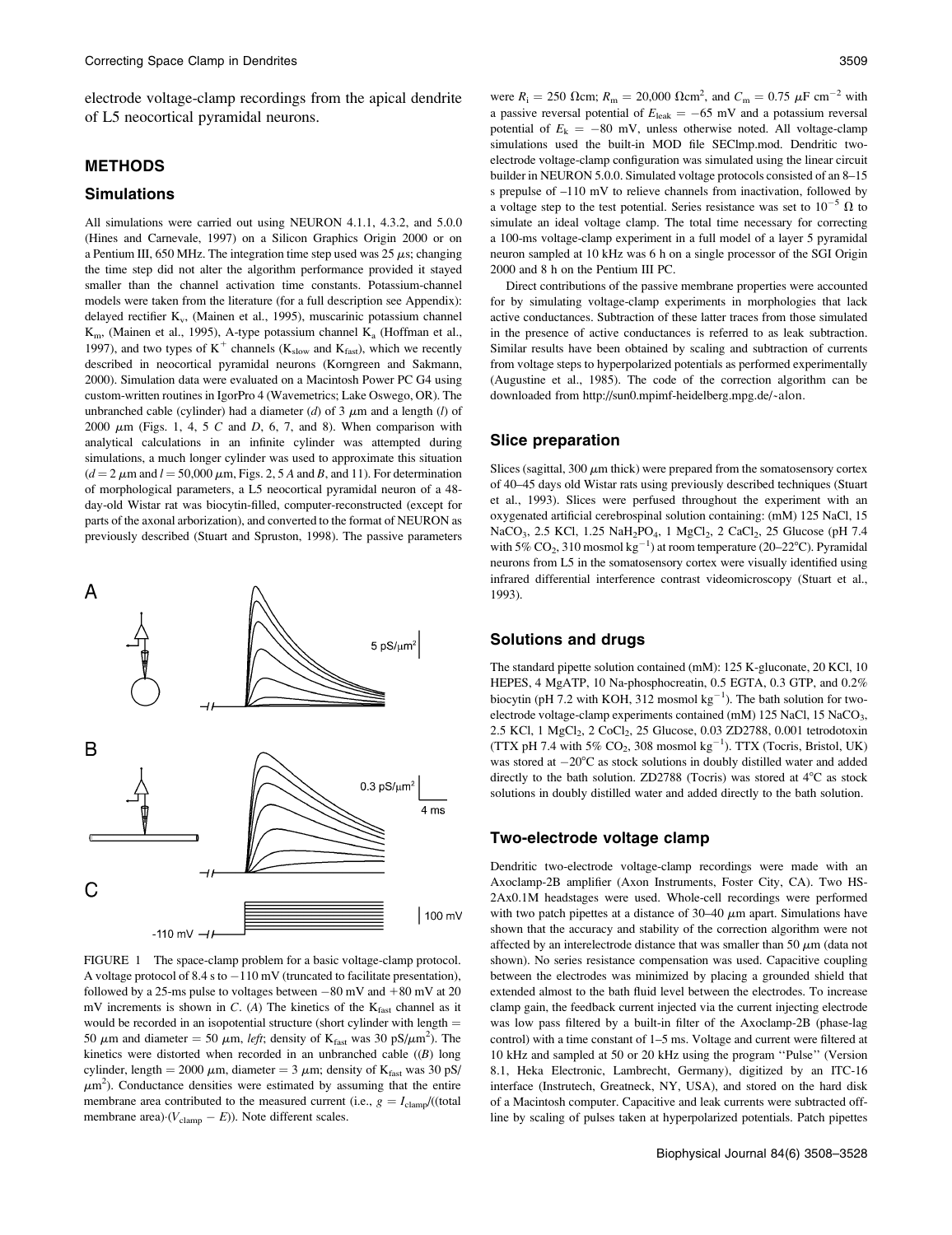$(5-10 \text{ M}\Omega)$  were pulled from thick-walled borosilicate glass capillaries (2.0) mm outer diameter, 0.5 mm wall thickness, Hilgenberg, Malsfeld, Germany) and were coated with Sylgard before the experiment. The distance of the dendritic recording from the soma and the interelectrode distance was measured from video pictures taken by a frame grabber.

### Histology and morphology

At the end of the experiments, the slices were fixed in cold 100 mM phosphate buffer (PBS,  $pH = 7.4$ ) containing 4% paraformaldehyde. After fixation, the slices were incubated for 2 h in avidin-biotinilated horseradish peroxidase (ABC Elite, Vector Laboratories, Peterborough, UK) and the stain was developed using 0.015% diaminobenzidine. The slices were mounted in Mowiol (Hoechst, Frankfurt, Germany) and stored at 4°C. The stained neurons were digitally traced using Neurolucida (MicroBrightField, Colchester, VT, USA).

#### Passive membrane parameters

The passive membrane parameters  $(R<sub>m</sub>, R<sub>i</sub>,$  and  $C<sub>m</sub>)$  were determined as previously described (Roth and Häusser, 2001; Stuart and Spruston, 1998). Briefly, before engaging the two-electrode voltage clamp, both electrodes were in bridge mode of the Axoclamp-2B. In this configuration, a 0.5 ms pulse of 0.5 nA of current was injected via one of the electrodes and the voltage deflection was monitored by both electrodes. The passive membrane properties were determined simultaneously by direct fitting of the average of 30 voltage traces measured in the same cell (Clements and Redman, 1989; Roth and Häusser, 2001; Stuart and Spruston, 1998). The fitting was carried out using NEURON by routines kindly provided by A. Roth (for details see Roth and Häusser, 2001).

## RESULTS

The voltage-clamp protocol routinely applied to measure channel activation consists of a long prepulse to a hyperpolarized voltage  $V_0$ , which relieves voltage-gated channels from inactivation, followed by steps to various voltages  $V_1$  at which the channels activate (Fig. 1  $C$ ). In isopotential structures, this yields current recordings that, upon processing (i.e., leak subtraction, followed by division by the driving force and membrane area), provide changes of conductance density with time (Fig. 1 A). The resulting conductance densities can then be fitted to a model (Hodgkin-Huxley or other) that describes the kinetics of that channel. In nonisopotential structures this procedure results in distorted kinetics (Fig.  $1 \ B$ ) and also yields a poor prediction of channel density (note different scales in Fig. 1,  $A$  and  $B$ ) since the contributing membrane area varies for different channel types in an a priori unpredictable manner. Therefore in the following, with the exception of Fig. 1, distorted currents were not converted to conductance densities, but only displayed as conductance values with different scale bars.

#### The reverse problem in cable theory

Cable theory enables calculation of membrane currents in an arbitrary voltage-clamp experiment when the geometry, conductance-density distribution, and conductance kinetics are known (Rall, 1959). However, when obtaining clamp currents from voltage-clamp recordings, we are faced with the reverse problem, namely to determine the conductance kinetics, distribution, and density from the recorded currents. With a space-clamped structure, all the missing kinetic parameters can usually be extracted directly from the recorded currents, thus automatically solving the reverse problem, resulting in a full description of channel kinetics.

However, with nonisopotential structures, solution of the reverse problem is far from obvious. Our line of argument for the solution of this problem is presented in Figs. 2–4 for timeindependent conductances of increasingly complex voltage dependence. In general, the reverse problem is equivalent to extracting multiple parameters (i.e., several  $g_n(V_n)$  sufficient to accurately describe the conductance  $g(V)$ ) from multiple measurements (i.e., the clamp currents  $I_n$  measured in various voltage-clamp experiments). As shown below, this multiparameter problem can be split into successive one-parameter problems such that only one conductance  $g_n$  at a time has to be extracted from an appropriately chosen clamp-current recording. As argued above, with the conductance  $g_n$  known, the clamp current  $I(g_n)$  can be calculated by cable theory. If this function is unique, it can be inverted, yielding  $g_n(I_n)$ , and thus solving the reverse problem. In the one-parameter case, monotonicity of the clamp current-conductance relation is sufficient for the function  $I(g_n)$  to be invertible.

# Solving the reverse problem for simple conductances

A conductance with a hyperpolarized reversal potential, such as potassium, was distributed homogenously into a cylinder. A voltage clamp was applied (Fig. 2,  $A$  and  $D$ ) and the steadystate situation was examined. First, a voltage-independent conductance was studied (Fig. 2, A and B). The relation between the measured clamp current  $I_{\text{clamp}}$  and the underlying ohmic conductance  $g$  can be determined analytically by cable theory as  $I_{\text{clamp}}(g) = 2 \cdot (V - E_{\text{K}}) \sqrt{g/R_{\text{i}}} (\pi d^{3/2}/2)$  (diameter d, intracellular resistivity  $R_i$ , and reversal potential  $E_k$  (see Koch, 1999, chapter 2, adapted from Eq. 2.17)), which is indeed monotonic for a given clamp voltage  $V$  (Fig. 2 C).

A slightly more complex conductance was examined in Fig. 2 E: the conductance had a step dependence on voltage, i.e., being constant up to a voltage  $V_0$  and constant again for voltages larger than  $V_0$ . Voltage clamping to voltages smaller than  $V_0$  yields the same situation as in Fig. 2,  $A-C$ : The entire cable was exposed to voltages more negative than  $V_0$  (Fig. 2) D), due to the assumption of a reversal potential at hyperpolarized voltages. Since  $g(V)$  is constant throughout the entire voltage range  $V \, < \, V_0, \, g$  is therefore in this experiment constant throughout the entire cable (cf. Fig.  $2 E$ ). Thus,  $g_0 = g(V, V \leq V_0)$  can be uniquely determined from a voltage-clamp experiment with a voltage step to  $V_0$  as described above for a nonvoltage-dependent conductance. In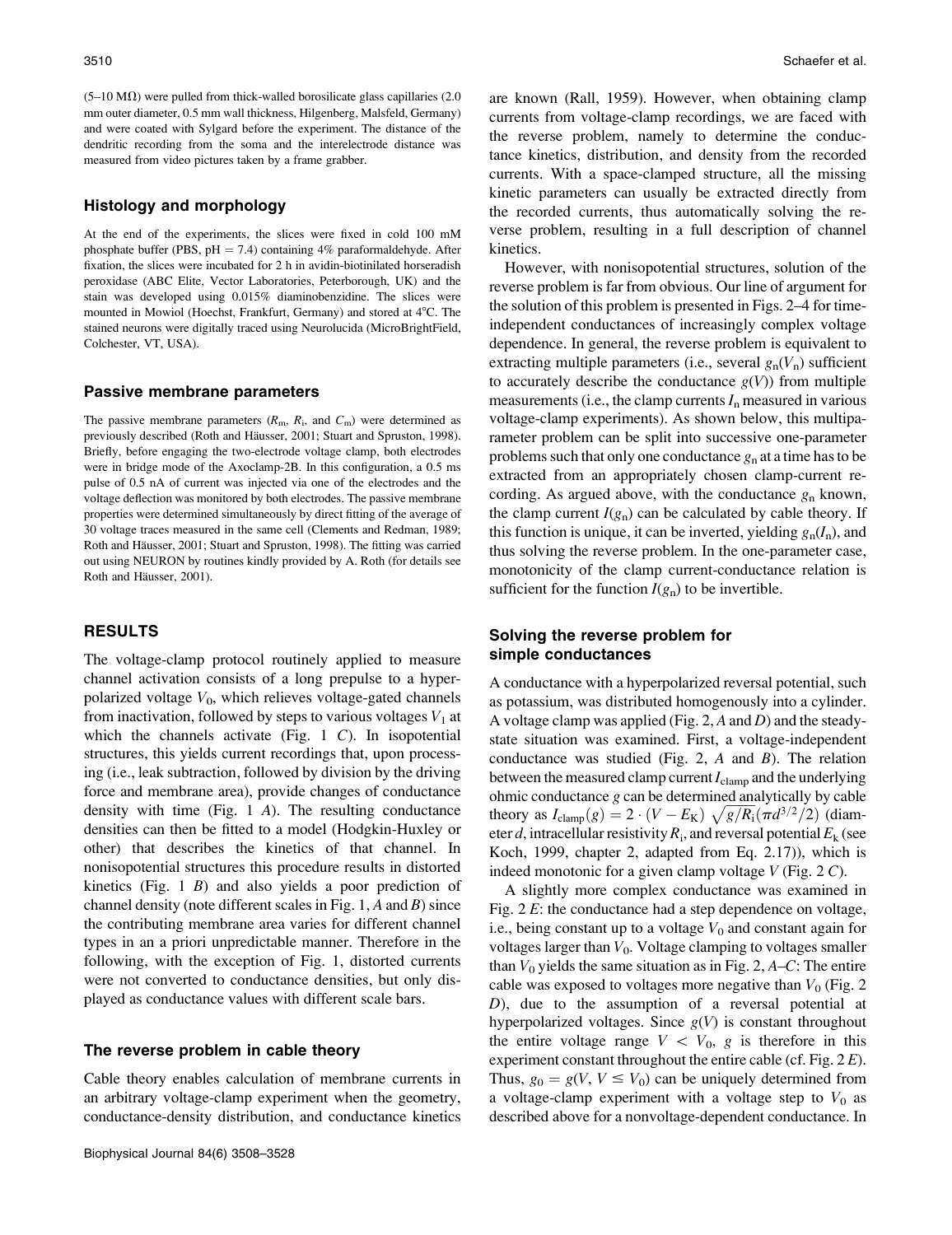

FIGURE 2 The reverse problem in steady state. (A) A voltage-clamp experiment was simulated in a long cable ( $l = 50,000 \mu \text{m}$ ,  $d = 2 \mu \text{m}$ ). The voltage attenuation in steady state is shown for a simulated voltage clamp to  $-20$  mV in the middle of the cable with an ohmic membrane conductance of 30 pS/ $\mu$ m<sup>2</sup> (B). (C) Increasing the ohmic membrane conductance increased the required clamp current. The solid line depicts the clamp current required in simulation. For comparison, the analytical solution for an infinite cylinder with the same membrane properties is given in gray (see Appendix and Fig. 11). Comparison of the calculated clamp current with a target clamp current  $(I_{exp}, dashed$  line) resulted in a unique estimate of the underlying membrane conductance ( $g_{est}$ , *dotted line*).  $D-F$  same as A–C except a voltage-dependent conductance was inserted. The membrane conductance was voltage-independent,  $g_0 = 5 \text{ pS}/\mu\text{m}^2$  for voltages  $V < -30$  mV, and  $g_1 = 40$  pS/ $\mu$ m<sup>2</sup> for voltages  $V \ge -30$  mV. (F) Increasing  $g_1$ , the membrane conductance for voltages  $V \ge -30$  mV, again increased the required clamp current. The analytical solution for an infinite cylinder with the same membrane properties is given in gray (see Appendix and Fig. 11).

a second step,  $g_1 = g(V, V > V_0)$  can be extracted from a voltage-clamp experiment to  $V_1$ : Since  $g(V, V \le V_0)$  is known from the first step, again only one parameter,  $g_1$ , remains to be determined. The relation between the clamp current and the conductance  $g_1$  is again monotonic as shown in the Appendix (Eqs. 1, 3, and 4, Fig.  $2F$ ). Therefore, also for a one-step voltage-dependent conductance as in Fig.  $2E, g(V)$ can be calculated from the recorded clamp currents, solving the reverse problem.

This argument can be extended to an arbitrary conductance  $g(V)$  as follows: First, consider a  $g(V)$  that is a multistep function ("staircase") with identical voltage stepwidth  $\Delta V$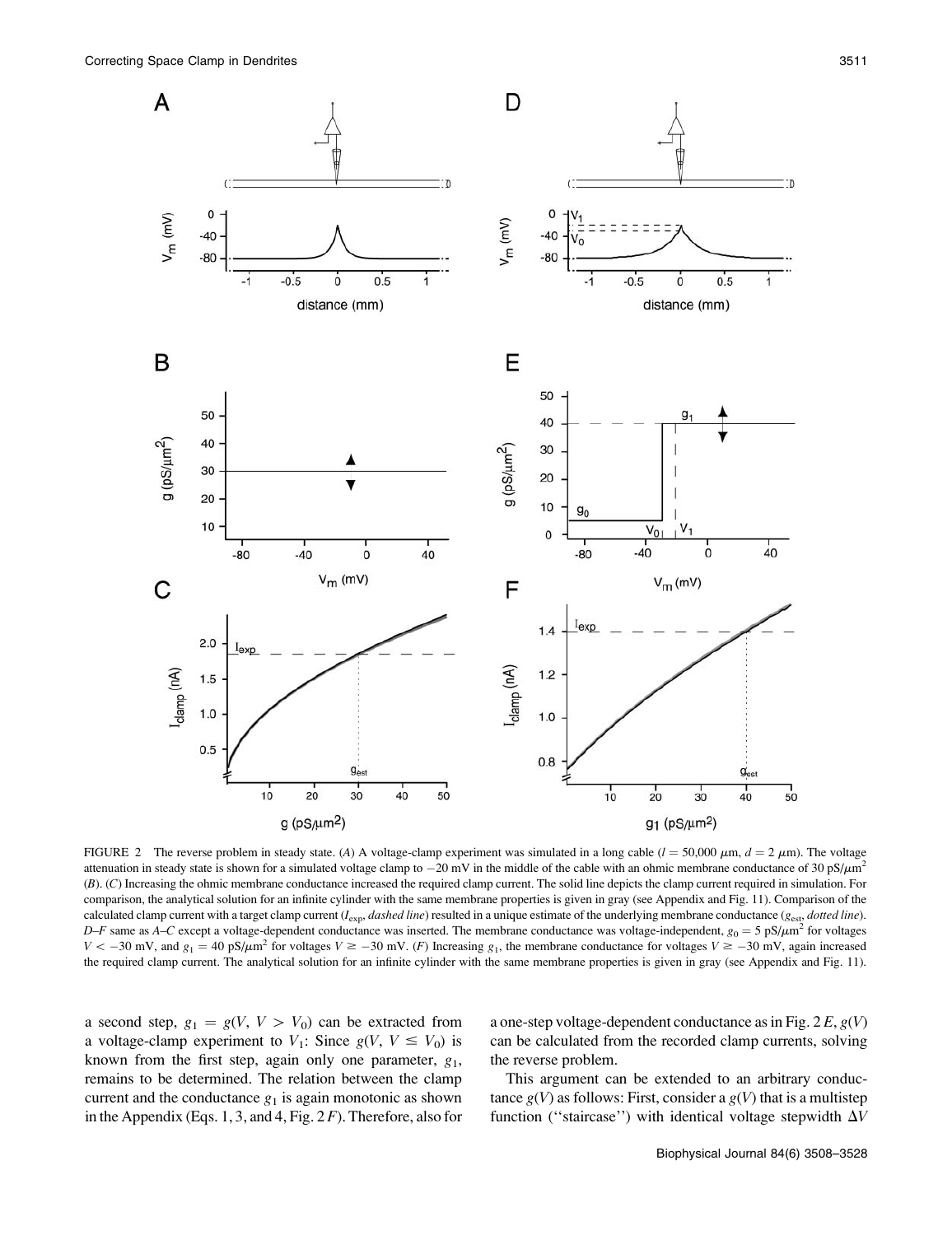

FIGURE 3 Proceeding of the correction algorithm. (A) Sketch of the proceeding for the correction of a Boltzmann activation curve in steady state. In the first step, the conductance between  $-80$  mV and  $-70$  mV was varied (black arrow in the upper panel) to fit the "corrected clamp current" to the "experimentally determined current" for a voltage-clamp experiment to  $-70$  mV. This was repeated with successively higher voltage steps, until the estimated conductances  $(b\nu lack)$  reflected the actual activation curve  $(g\nu r)$  across the entire voltage range of interest. (B) Flow chart of the proceeding of the correction algorithm. The adjusting of  $g(V)$  occurs either in a "stepwise constant" (as in A) or stepwise linear approximation. In the former,  $g(V) = g_a$  for  $V_0 - \Delta V \le V \le V_0$ ; in the latter  $g(V) = g_c + (V - V_0 + \Delta V)/\Delta V \cdot (g_a - g_c)$  for  $V_0 - \Delta V \le V < V_0$ . In both cases, only  $g_a$  is varied to fit the "corrected" to the "experimental" clamp current. The flow chart describes the function of the entire algorithm including the correction over time. The rationale of the correction over time is described in Fig. 6. Examples and NEURON code can be downloaded from http://sun0.mpimf-heidelberg.mpg.de/~alon.

with N points (e.g., *black line* in the lower panel of Fig.  $3 \text{ }\mathbf{A}$ ). Then we can argue the following regarding the correction of one of the conductance steps  $(k)$ .

At the first stage of the correction  $(k = 1)$ , assuming, that  $g(V)$  is negligible for  $V < V_0$ , (e.g., as in Fig. 3 A for  $V_0$  <  $-80$  mV) a voltage-clamp experiment with a voltage step to  $V_1 = V_0 + \Delta V$  will be faced with the same situation as in Fig. 2, D–F: Only one parameter has to be determined (that is the conductance  $g_1 = g(V, V_0 < V \leq V_1)$ , as no voltages above  $V_1$  occur and the conductance for voltages less than  $V_0$  is known (i.e., assumed to be negligible). Since, as in Fig. 2,

 $D-F$ , the relationship between clamp current and  $g_1$  is monotonic (see also Appendix),  $g_1$  can be determined unambiguously, thus yielding  $g(V, V < V_1)$ .

At the second stage of the correction ( $k = 2$ ), performing a voltage-clamp experiment to  $V_2 = V_1 + \Delta V$  results in a similar situation again: Only one parameter has to be determined as  $V$  is more negative than  $V_2$  in the entire structure (due to the assumption of a hyperpolarized reversal potential) and  $g(V)$  is known for  $V \, < \, V_1$ . This missing parameter is  $g_2 = g(V, V_1 < V \leq V_2)$ . Since the clamp current- $g_2$  relationship  $I(g_2)$  is again monotonic (as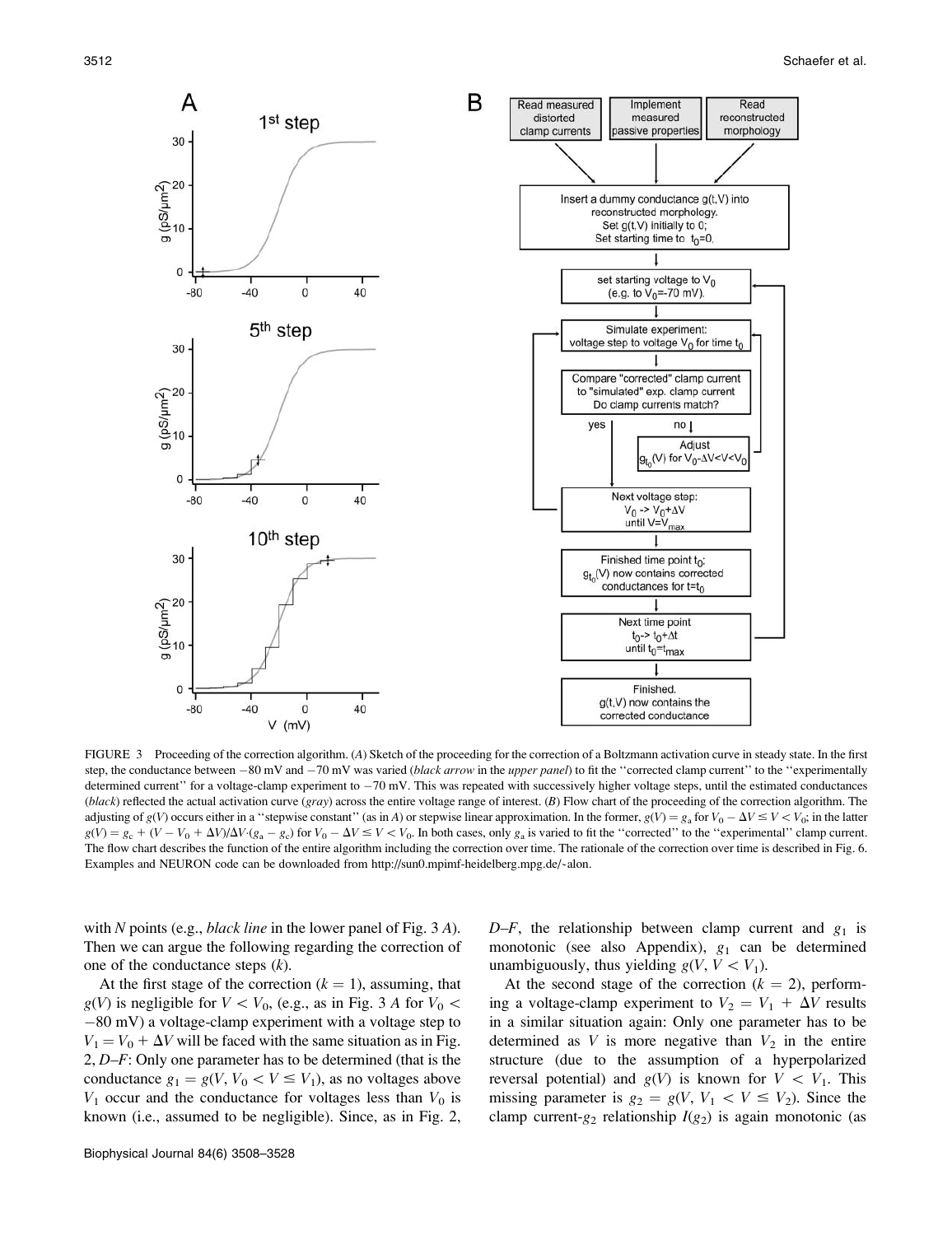

FIGURE 4 Correction of a K<sup>+</sup> channel with a Boltzmann activation curve in steady state. (A and B) A voltage-clamp experiment was simulated in a cable (l  $= 2000 \mu m$ ,  $d = 3 \mu m$ ). The clamp was inserted in the middle of the cable, and voltage steps from  $-110 \text{ mV}$  to  $-80 \text{ mV}$ ,  $-70 \text{ mV}$ ...  $+60 \text{ mV}$  were applied. The voltage-dependent membrane conductance was time-independent, and consisted of a single Boltzmann activation curve  $g(V) = g_{\text{max}}/(1 + e^{-(V-V_{1/2})/k})$ ;  $V_{1/2} = -20$  mV,  $g_{\text{max}} = 30 \text{ pS/\mu m}^2$ , inverse slope  $k = 8 \text{ mV}$  (*dashed line*). The solid line indicates the direct estimate of the activation curve from the distorted clamp currents (clamp currents divided by the driving force). Note the shallow slope, lack of saturation at higher voltages, and different scales (nS versus pS/  $\mu$ m<sup>2</sup>) since normalization to the membrane area was not possible. The parameter estimates were  $g_{\text{max}} = 48 \pm 1$  nS,  $V_{1/2} = -14 \pm 0.8$  mV, and inverse slope k  $= 15.8 \pm 0.8$  mV. The corrected conductance densities are depicted as triangles ( $g_{\text{max}} = 30.3 \pm 0.1$  pS/ $\mu$ m<sup>2</sup>,  $V_{1/2} = -19.1 \pm 0.1$  mV, inverse slope  $= 8.2 \pm 0.8$ 0.1 mV). The voltage-clamp experiment was simulated for different slopes  $(C)$  and different  $V_{1/2}$   $(D)$  of the Boltzmann activation curve. The three conductance parameters that fully describe the conductance were calculated from a Boltzmann fit to the corrected conductance-voltage relation (triangles in B). Error bars indicate the goodness of the Boltzmann fit depicted as standard deviation in fit parameters estimated from the residuals. The actual parameters of the underlying conductances are shown as dashed lines.

in Fig. 2, cf. Appendix),  $g_2$  can be determined from the clamp current, resulting in the knowledge of  $g(V)$  for all voltages up to  $V_2$ :  $g = 0$  for  $V \le V_0$ ,  $g = g_1$  for  $V_0 < V \le$  $V_1$ ;  $g = g_2$  for  $V_1 < V \leq V_2$ . At this step, g is still unknown for voltages above  $V_2$ .

At the rest of the correction stages  $(2 \ < \ k \ < N)$ , continuing this procedure in steps of  $\Delta V$  results in

a stepwise calculation of  $g(V)$  for all voltages of interest. The conductance  $g(V, V_{n-1} < V \leq V_n)$  can be calculated from a voltage step to a voltage  $V_n = V_{n-1} + \Delta V$ , relying on the knowledge of  $g(V, V \leq V_{n-1})$  from previous calculation steps (see Fig. 3). Essentially every smooth function  $g(V)$  can be approximated by a multistep "staircase" function with sufficiently small stepwidth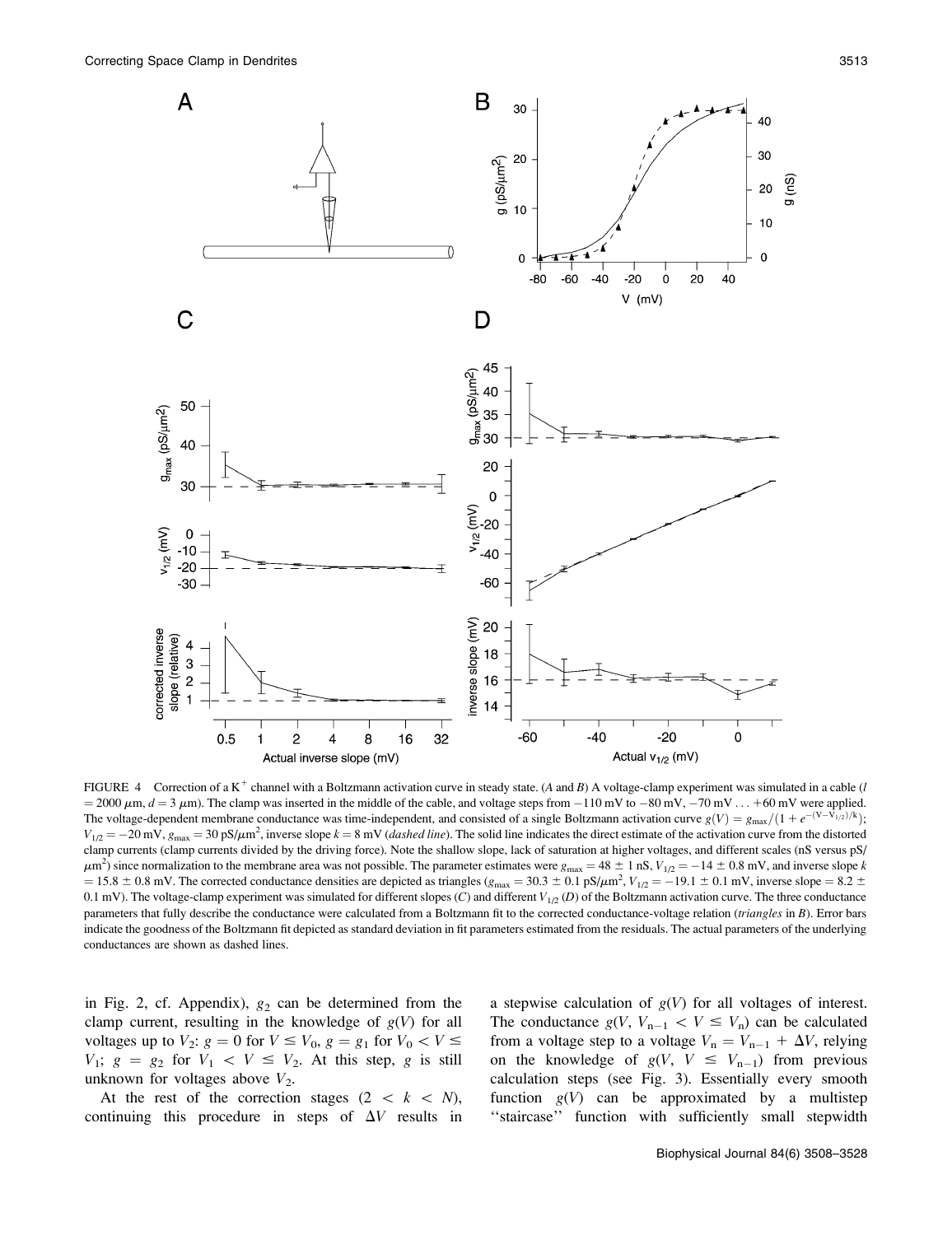

FIGURE 5 Spatial resolution. (A) A voltage-clamp experiment was simulated in a long cable as in Fig. 2. Distances were measured from the position of the clamp. The cable was equipped with an ohmic conductance of  $g_D = 10 \text{ pS}/\mu\text{m}^2$  for distances greater than l and  $g_M = 20 \text{ pS}/\mu\text{m}^2$  around the clamp electrode.  $(B)$  g<sub>D</sub> was decreased by 50%, and the ensuing change in the steady-state clamp current was calculated both analytically (gray line) and by simulation (black dots) for various  $g_D$  (see Appendix). This was repeated for three different distances l.  $R_{side}$  is the input resistance of the white cylinders, and  $R_{\infty,middle}$  the input resistance of a semi-infinite cylinder with the properties of the middle, gray cylinder. Therefore,  $R_{\text{side}}/R_{\infty,\text{middle}}/R_{\infty,\text{middle}} = \sqrt{g_M/g_D}$ ;  $\lambda_{\text{middle}}$  indicates the space constants of a semi-infinite cylinder with the p of the middle cylinder  $\lambda_{\text{middle}} = \sqrt{1/(R_a \cdot g_M) \cdot d/4}$ . (C) A voltage-clamp experiment was simulated in a cable equipped with a Boltzmann-like conductance as in Fig. 4. The conductance density,  $g_{\text{max}}(x)$ , was  $g_0$  for  $x < 1000 \,\mu\text{m}$  and  $g_1$  for  $x \ge 1000 \,\mu\text{m}$ . For each position, the simulated clamp currents were corrected assuming a homogenous conductance distribution. The corrected  $g(V)$  obtained was analyzed as in Fig. 4. Therefore, for each electrode position, three parameters could be obtained, that attempt to fully describe the underlying voltage-dependent conductance. Error bars indicate the goodness of the Boltzmann fit to the corrected conductance densities depicted as standard deviation in fit parameters. The estimate of the corrected conductance density (dots) deviates from the actual step function (*dashed line*) and was fitted with a sigmoid (*thin line*). (D) Voltage-clamp experiment and correction were repeated for various combinations of  $g_0, g_1, R_a$ , and  $R_m$ . The spatial resolution of the correction was calculated as the inverse slope parameter of the sigmoid. For every parameter combinations of  $g_0$ ,  $g_1$ ,  $h_a$ , and  $h_{\text{m}}$ . The spatial resolution of the correction was determined as  $h_{\text{active}} = \sqrt{1/(R_a \cdot g_{\text{Membrane}}) \cdot d/4}$ , with the membrane conductance  $g_{\text{Membrane}} =$  $(1/R<sub>m</sub>)/2 + (g<sub>0</sub> + g<sub>1</sub>)$ . Error bars indicate the goodness of the sigmoidal fit depicted as standard deviation in fit parameters.

 $\Delta V$ . Thus, in approximation, the reverse problem in a cylinder can be solved for any voltage-dependent conductance (with little activation at hyperpolarized potentials and a hyperpolarized reversal potential) by applying successive voltage-clamp experiments and using the data obtained from previous experiments to process current recordings for higher voltages.

## The correction algorithm

To implement the approximation technique described above, we relied on i), accurate knowledge of passive properties and morphology (discussed in detail below); ii), the ionic current being nonregenerative (i.e., the reversal potential being below the region of activation for this channel—for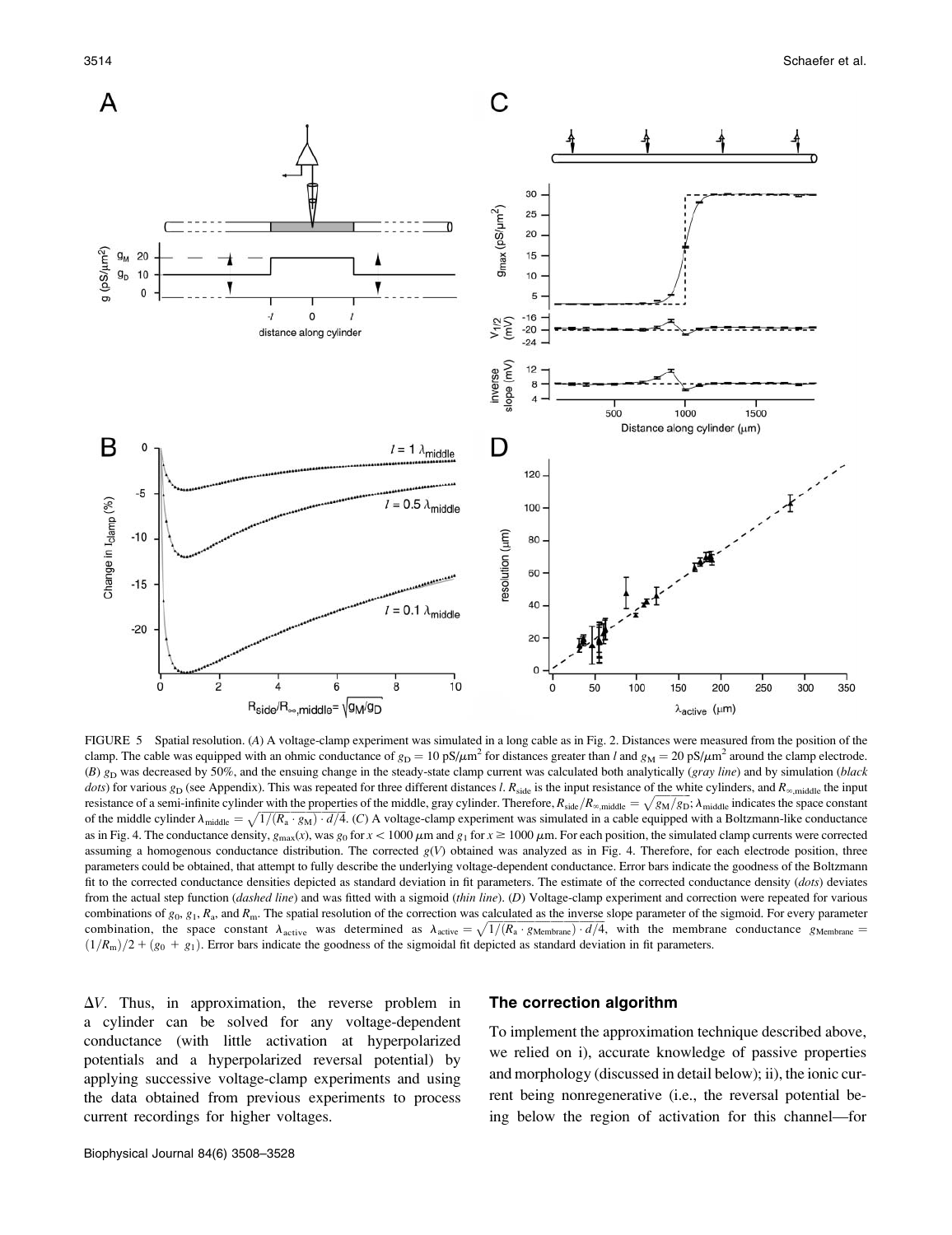

FIGURE 6 Temporal resolution. (A) Step conductance. A voltage-clamp experiment was simulated in a cable as in Fig. 4. The voltage clamp was inserted in the middle of the cable, and consisted of a voltage step from  $-80$  mV to 0 mV. Time was measured from the beginning of the voltage step. The cable was equipped with an ohmic conductance;  $g(t) = 0$  for  $t < t_{on}$ , and  $g(t) = 10 \text{ pS}/\mu\text{m}^2$  for  $t > t_{on}$  (left panel). The clamp current was calculated and plotted against  $\Delta t$  $= 100$  ms  $- t_{on}$  (squares). The temporal resolution was defined as the half maximum of a sigmoid fit (thin line, right panel) to the clamp current-log $\Delta t$  relation. (B) Gap conductance: Same conditions as in A, except the cable was equipped with an ohmic conductance of  $g(t) = 10 \text{ pS}/\mu\text{m}^2$  for  $t < t_{\text{off}}$ ,  $g(t) = 0$  for  $t_{\text{off}} \le t < t$ 100 ms, and  $g(t) = 10 \text{ pS}/\mu\text{m}^2$  again for  $t > t_{\text{off}}$  (left panel, thus resulting in a time window ("gap") when the conductance is not active). The clamp current was calculated and plotted against  $\Delta t = 100$  ms  $- t_{off}$  (triangles). (C) The temporal resolution was determined for situations as depicted in A (squares) and B (triangles) for various peak conductances,  $R_m$  and  $C_m$ . The  $\tau_{\text{active}}$  was calculated as:  $\tau_{\text{active}} = C_m/g_{\text{Method}}$ , with  $g_{\text{Method}} = (g_{\text{Peak}}/2) + (1/R_m)$ . (D) A voltage-clamp experiment was simulated as in Fig. 4. Conductances are shown for every second voltage step only. The voltage-dependent membrane conductance was time-dependent:  $dg(V, t)/dt = -(g(V, t) - g_{\infty}(V))/\tau_{channel}(V)$ , with  $g_{\infty}(V) = g_{\max}/(1 + e^{-(V-V_{1/2})/k})$ ,  $V_{1/2} = -20$  mV,  $g_{\max} = 10 \text{ pS}/\mu\text{m}^2$ , inverse slope  $k = 8$  mV, and  $\tau_{channel}(V) = 8$  ms (shown in gray), thus the conductance could be fully characterized by four parameters. Corrected conductances were determined independently for each time point without a priori knowledge about the kinetic structure of the underlying conductance. (E) The simulation and correction described in D was repeated for a conductance with systematically varied activation time constants ( $\tau_{channel}$ ). The 50-ms time points of the resulting corrected conductances were fitted as in Fig. 4 to determine  $g_{\text{max}}$ ,  $V_{1/2}$ , and inverse slope. The corrected  $\tau$ , which was obtained by fitting a singleexponential rise to the  $-10$  mV conductance trace, is depicted normalized to the actual underlying  $\tau_{channel}$ . The actual conductance parameters are shown for comparison (dashed lines). Error bars indicate the goodness of the sigmoidal and exponential fit depicted as standard deviation in fit parameters.

simplicity, a potassium current with a hyperpolarized reversal potential was assumed); and iii), the conductance being negligible at resting membrane conditions, so that  $g(V, \mathcal{L})$  $V < -80$  mV) = 0 could be assumed as a starting condition. In the first step of the correction algorithm, the conductance between  $-80$  mV and  $-70$  mV (that was assumed to be constant throughout this voltage range) was determined from the clamp current  $I_1$  obtained from a voltage-clamp protocol stepping from  $-110$  mV to  $-70$  mV (see Fig. 1 C). This was achieved by simulating the voltage-clamp experiment in the given morphology with a time-independent potassium conductance that was different from 0 (but constant  $g_1$ ) only for voltages above  $-80$  mV. The magnitude  $g_1$  of the potassium conductance was varied systematically to minimize the squared difference  $(I_{\text{clamp,simulated}} - I_{\text{exp},1})^2$  (using the golden section algorithm (Press et al., 1992)).

In the next step, the conductance was now known between  $-80$  mV and  $-70$  mV from the first correction step and assumed constant again but yet unknown for the next voltage region from  $-70$  mV to  $-60$  mV, in analogy to Fig. 2, D–F. The conductance for this more depolarized voltage region could again be obtained from the voltage-clamp data, this time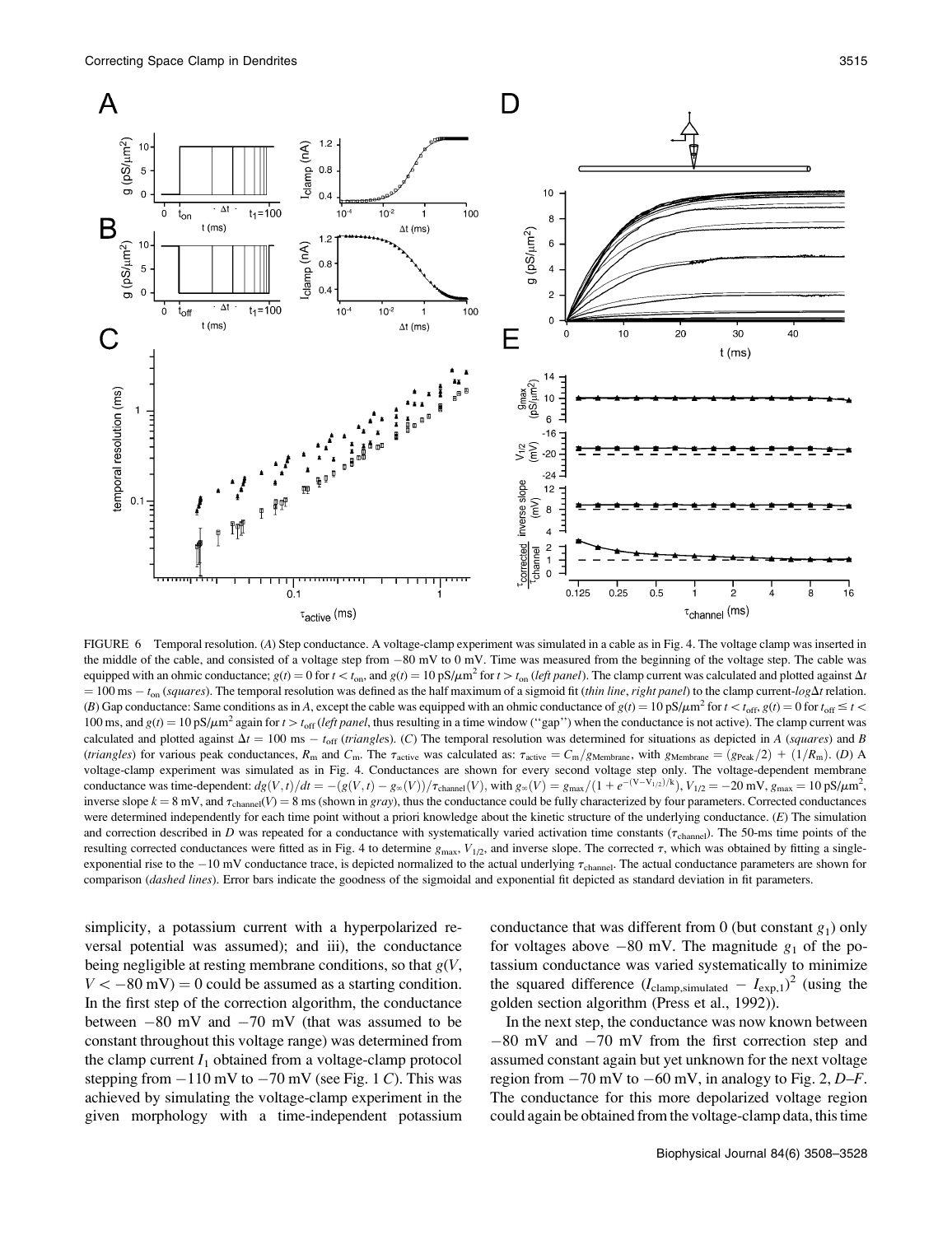

FIGURE 7 Effects of noise and incomplete knowledge of passive parameters on performance of the correction algorithm. (A) A cylinder was prepared as in Fig. 6 D; conductance parameters were  $V_{1/2} = -20$  mV,  $g_{\text{max}} = 10 \text{ pS/\mu m}^2$ , inverse slope = 8 mV, and  $\tau_{\text{channel}} = 7 \text{ ms}$ . A voltage-clamp experiment was simulated, and random Gaussian noise added (10 pA rms) to the simulated currents. The corrected conductance estimate was plotted (thin lines) and compared to the true conductance (thick lines). (B) Noise of increasing magnitude was added to the recordings. The resulting corrected conductances were analyzed as described for Fig. 6 D and compared to the actual conductance parameters (dashed lines).  $(C-F)$  During the correction, passive parameters were changed in comparison to the simulated experiment, as indicated by the ''% error'', to emulate inaccurate knowledge of the underlying parameters. Conductance parameters were calculated from the corrected conductances as described for Fig. 6 D and compared to the actual conductance parameters (dashed line). Note the different scales for the channel parameter errors in  $C$  compared to  $D-F$ .

using the recorded clamp current  $I_2$  for a voltage step from  $-110$  mV to  $-60$  mV. Again, simulations of the voltageclamp experiment were performed in the given morphology with the potassium conductance  $g = 0$  (for  $V \leq -80$  mV);  $g =$  $g_1$  (for  $-80$  mV  $\lt V \le -70$  mV), and  $g =$  variable (for  $-70$ )  $mV < V \le -60$  mV; higher voltages did not occur due to the assumption of a hyperpolarized reversal potential). To obtain  $g_2 = g(V, -70 \text{ mV} < V \le -60 \text{ mV})$ , it was varied to minimize the difference  $(I_{\text{clamp,simulated}} - I_{\text{exp},2})^2$ .

This process was continued in 10 mV steps until the entire activation curve  $g(V)$  of the conductance was retrieved by this

Biophysical Journal 84(6) 3508–3528

approximation technique (Fig. 3 A). In the following, the accuracy was increased by replacing the stepwise constant approximation with a stepwise linear approximation of the conductance (see also legend to Fig.  $3B$  and Appendix). As the voltage profile narrowed with increasing voltage, the step size was increased to 20 mV for  $(V - E_k) > 80$  mV, i.e.,  $V > 0$  mV.

In general, rather than correcting distorted clamp currents, then converting the corrected current to a conductance and finally to a conductance density, the algorithm is used to directly estimate the conductance density to fit the resulting clamp currents to the ''experimentally recorded'' ones.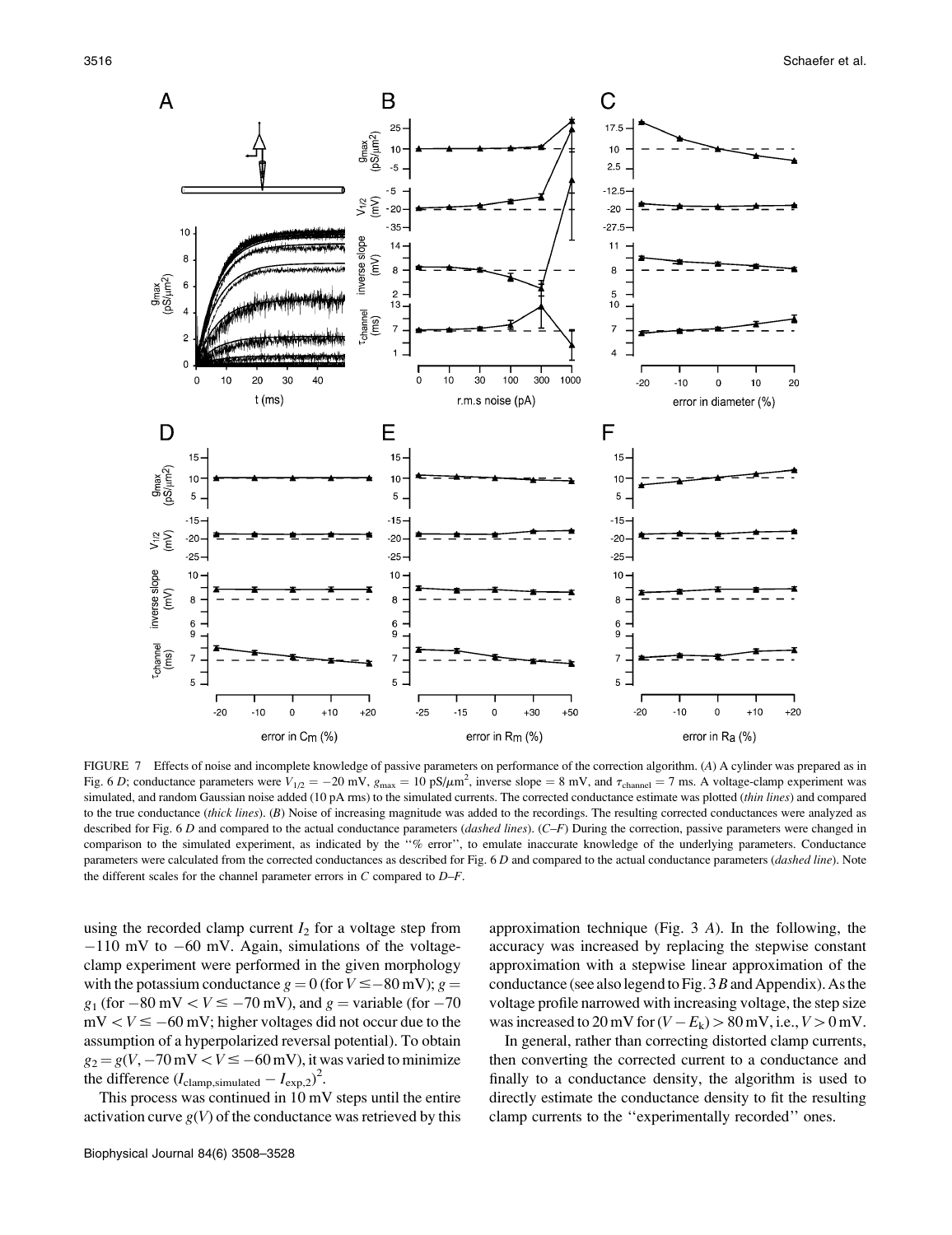

FIGURE 8 Space-clamp distortions and corrections for realistic potassium conductances in a cable. The uncorrected currents were simulated as in Fig. 4, with 30  $pS/\mu m^2$  of  $K_{\text{fast}}$ , 10  $pS/\mu m^2$  $\mu$ m<sup>2</sup> of K<sub>m</sub>, 30 pS/ $\mu$ m<sup>2</sup> of K<sub>slow</sub>, 100  $pS/\mu m^2$  of K<sub>v</sub>, and 100 pS/ $\mu m^2$  of K<sub>a</sub>. The prepulse (for  $8.4 \text{ s}$  to  $-110 \text{ mV}$ ) was truncated to facilitate presentation. The current was corrected for the passive leak, and converted to a conductance by dividing by the driving force (A, black lines). The conductancedensity estimates obtained with the correction algorithm are displayed as blue lines. For comparison, the true kinetics are shown as red lines in all panels. Scale bars apply to the (uncorrected) conductance in the left panel (conductance in nS), and to the true kinetics and corrected traces (conductance density in  $pS/\mu m^2$ ). (*B*) Cables as in A were prepared with different conductance densities  $(K<sub>fast</sub>: 3, 10,$ and 30 pS/ $\mu$ m<sup>2</sup>; K<sub>m</sub>: 1, 3, and 10 pS/  $\mu$ m<sup>2</sup>; K<sub>slow</sub>: 3, 10, and 30 pS/ $\mu$ m<sup>2</sup>; K<sub>v</sub>: 10, 30, and 100  $pS/\mu m^2$ ; and K<sub>a</sub>: 10, 30, and 100  $pS/\mu m^2$ ). Peak conductances were calculated from the corrected kinetics, normalized to the value at  $+60$ mV, and shown as blue markers in B for the three conductance densities (low (open squares), medium (open triangles), and high (solid diamonds)). The uncorrected conductances are shown in black symbols similar to those used to describe the corrected conductance. The red lines were calculated directly from the original kinetics ( $K_{\text{fast}}$ : 5 pS/  $\mu$ m<sup>2</sup>; K<sub>m</sub>: 10 pS/ $\mu$ m<sup>2</sup>; K<sub>slow</sub>: 5 pS/ $\mu$ m<sup>2</sup>; K<sub>v</sub>: 100 pS/ $\mu$ m<sup>2</sup>; and K<sub>a</sub>: 100 pS/ $\mu$ m<sup>2</sup>). The pseudo-steady-state approach was modified for these simulations by replacing the constant, time-independent conductance model with a monoexponential one. The necessary time constants  $(\tau)$  were roughly estimated as the rise time of the distorted clampcurrent recordings (half the time in which 86% of the peak current was reached). Changing  $\tau$  up to 10-fold did not significantly alter the correction result.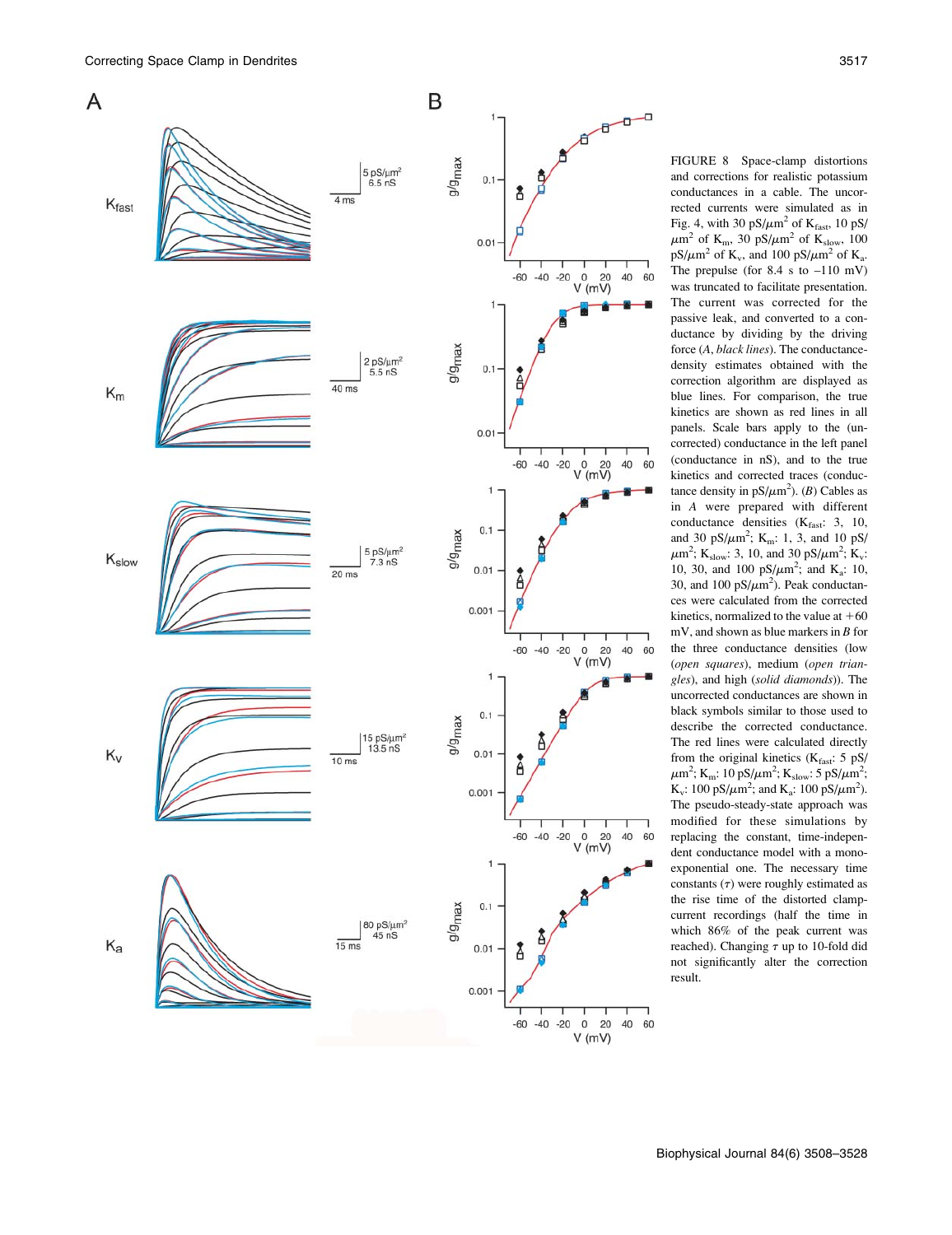#### Testing the algorithm

To test the algorithm, we used known conductances to obtain simulated voltage-clamp currents, distorted by a lack of space clamp. Here, the term ''simulated currents/conductances'' refers to these currents, and the term ''corrected currents/ conductances'' describes currents/conductances generated by the correction algorithm. It has to be emphasized that the simulated currents were analyzed by the correction algorithm without any prior knowledge of the kinetics or distribution of the conductance that had been used to generate them.

First, a simple time-independent potassium conductance was implemented in an unbranched cable (Fig. 4 A). Its Boltzmann activation curve is depicted in Fig. 4 B (dashed *line*;  $g_{\text{max}} = 30 \text{ pS/m}^2$ ,  $V_{1/2} = -20 \text{ mV}$ , inverse slope = 8 mV). Direct estimation of the activation parameters from the distorted clamp-current recording (solid line in Fig.  $4 B$ ) yielded a shallow slope and no saturation at high voltages. However, the correction algorithm accurately retrieved the activation parameters:  $g_{\text{max}} = 30.3 \pm 0.1 \text{ pS/\mu m}^2$ ,  $V_{1/2} =$  $-19.1 \pm 0.1$  mV, inverse slope = 8.2  $\pm$  0.1 mV. The range of parameters that can be accurately retrieved was assessed systematically by varying the slope and  $V_{1/2}$  of the activation curve (Fig. 4,  $C$  and  $D$ , respectively). Steep activation curves yielded increasingly worse fits for inverse slopes smaller than 2 mV (i.e., 25–75% activation within 4 mV). For shallow activation curves with inverse slopes  $>32$ mV, a decrease of the accuracy of the fit was observed as a result of significant activation at the starting potential (V  $=$  –80 mV). When  $V_{1/2}$  was varied (Fig. 4 D), accurate values for all Boltzmann parameters were retrieved for  $V_{1/2}$  $> -40$  mV. For smaller values of  $V_{1/2}$ , once again significant activation at –80 mV resulted in deviations from the original Boltzmann activation curve. Similar results were obtained with a nonmonotonic conductance-voltage relation  $g(V) = 10 \text{ ps}/\mu\text{m}^2/(1 + \exp((V +$  $(10 \text{ mV})/20 \text{ mV})^2$  (data not shown).

These findings indicate that our correction algorithm is capable of extracting steady-state activation parameters in a non-space-clamped situation for all but extremely steeply activating channels or those with a substantial activation at rest. Thus, the algorithm can in principle solve the reverse problem.

## Spatial resolution of the algorithm

In realistic situations, the membrane properties are neither known completely nor necessarily homogenous. Thus, we investigated whether i), distal regions of unknown structure affect the precision of the algorithm, and whether ii), the obtained activation curve reflects local membrane properties or rather some average across parts of the structure.

These concerns were assessed by first studying the influence of changes in distal membrane properties on clampcurrent recordings (see Fig.  $5$ , A and B, and Appendix). A cylinder was divided into a middle region and two distal ones (Fig. 5 A). For simplicity, these cylindrical regions were modeled with constant membrane conductances  $g_M$  and  $g_D$ , respectively. Then,  $g_D$  was varied and the relative change in  $I_{\text{clamp}}$  was noted for different  $g_M/g_D$  (or  $R_{\text{side}}/R_{\infty,\text{middle}}$ , cf. Appendix) ratios. Even when the distal region was as close as Appendra) ratios. Even when the distanties of was as close as  $(1/2)\lambda_{\text{middle}}(\lambda_{\text{middle}} = \sqrt{(1/R_i \cdot g_M) \cdot (d/4)})$ , 50% changes of the distal membrane conductance  $g_D$  did not alter  $I_{\text{clamp}}$  by more than 12% (Fig. 5 B, middle trace). The alteration of  $I_{\text{clamp}}$  was most prominent for situations where  $g_{\text{D}}$  approximately equaled  $g_M$  (Fig. 5 B).

In addition, a spatial conductance step was implemented in a cylinder. The simulated clamp currents at various positions (Fig. 5 C) were corrected without any a priori assumptions about the channel distribution. Since channel distributions are in general not known in an experimental situation, a homogenous channel distribution was assumed for correction of the individual recordings at different positions. The corrected conductance parameters for a conductance step from 3 to 30 pS/ $\mu$ m<sup>2</sup> at various positions are depicted in Fig. 5 C: Both  $V_{1/2}$  and the inverse slope of the activation curve were retrieved accurately throughout the cylinder. Deviations from the actual values (dashes) were small and occurred primarily close to the conductance step. The conductance density was retrieved as a sigmoid, whose inverse slope indicated the spatial resolution of the correction algorithm. Repetition of this simulation and correction procedure for various conductance densities and passive parameters showed the dependence of the resolution on the "active space constant",  $\lambda_{\text{active}}$ . This term refers to the apparent space constant when voltage-gated channels are open,  $\lambda_{\text{active}} = \sqrt{g_{\text{pas}}/g_{\text{act}}} \cdot \lambda_{\text{pas}}$ . For  $R_{\text{m}} = 30,000 \Omega \text{cm}^2$  $(g_{\text{pas}} = 0.33 \text{ pS/\mu m}^2)$  and  $g_{\text{act}} = 30 \text{ pS/\mu m}^2$ ,  $\lambda_{\text{active}} \approx$  $(g_{\text{pas}} = 0.55 \text{ p/s/µm})$  and  $g_{\text{act}} = 50 \text{ p/s/µm}$ ,  $\lambda_{\text{active}} \approx \sqrt{0.01} \cdot \lambda_{\text{pas}}$ , which is only 10% of the passive space constant. Thus, information obtained was averaged over a small region that extended only on the order of  $\lambda_{\text{active}}$ around the recording electrode (Fig. 5 D).

#### Temporal resolution of the algorithm

The applicability of the algorithm to non-steady-state situations was tested by studying the sensitivity of clampcurrent recordings to temporal changes in channel activation, and in addition by correcting clamp-current recordings from potassium channels with various activation times. For the non-steady-state case, we have to assume a kinetic model for the time course of  $g(V,t)$ , this model being as simple as possible. Therefore, clamp currents recorded during activation of voltage-gated channels were corrected independently for every time point  $t_1$ : For each  $t_1$ , we assumed a simple kinetic "model"  $g = const$  for all times less than  $t_1$  and approximated the voltage-dependent conductance  $g(V)$  to fit the corrected clamp current at time  $t_1$  to the simulated current, thus obtaining the activation curve at time  $t_1$ :  $g(V,t_1)$ .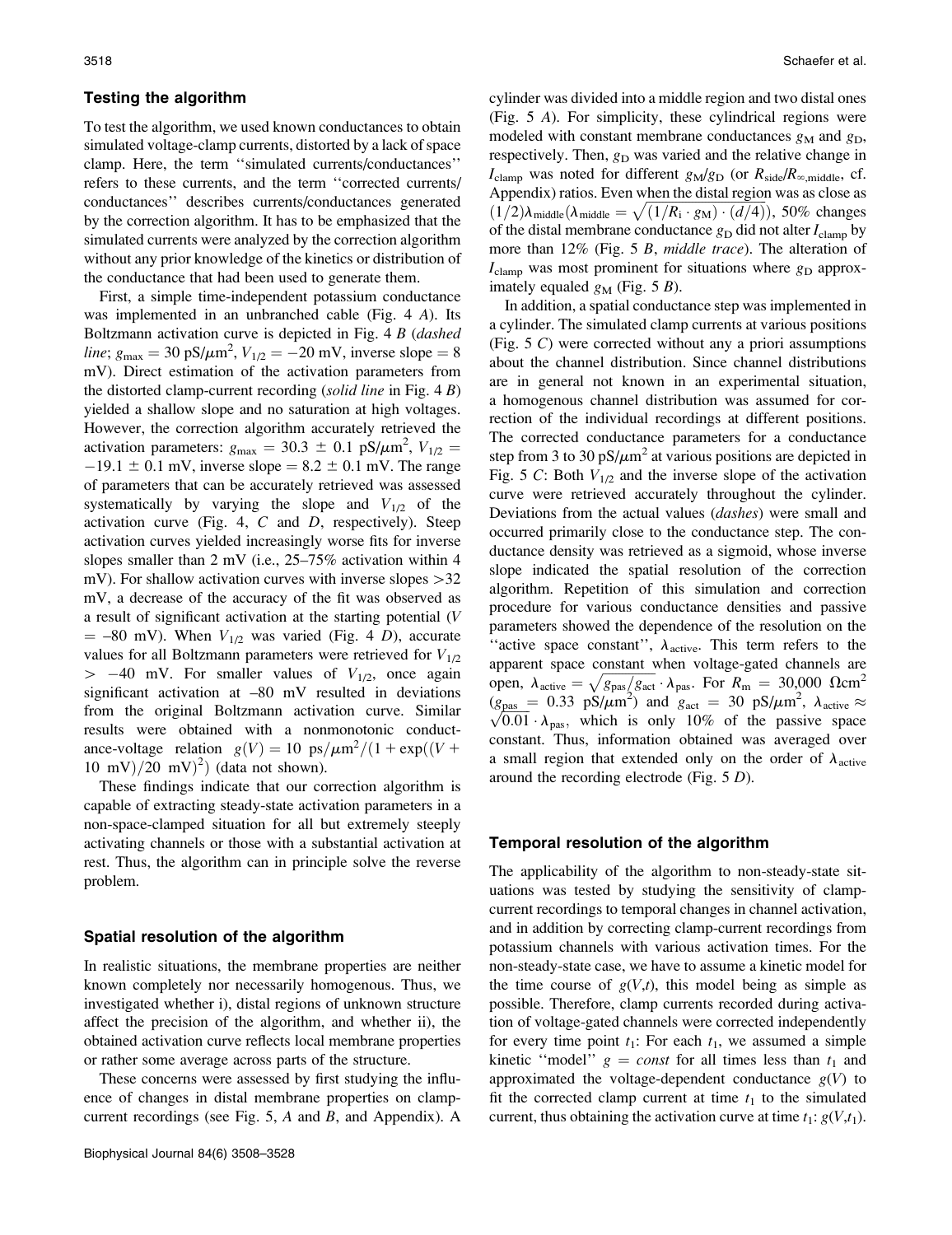This was repeated independently for each time point to yield the complete activation kinetics  $g(V,t)$  as outlined in Fig. 3.

To assess the errors made by this ''pseudo-steady-state'' approach, the dependence of the clamp current on the recent history of the membrane conductance was examined. A voltage clamp with a voltage step from  $-80$  mV to 0 mV at  $t = 0$  was performed, and the clamp current was measured at  $t_1 = 100$  ms. Then a constant membrane conductance was implemented in the cylinder and switched on at varying times  $t_{on}$ ,  $0 < t_{on} < t_1$  (Fig. 6 A). This conductance made the clamp current change as a function of  $\Delta t = t_1 - t_{\text{on}}$ . The half maximum of a log-sigmoid fit to  $I_{\text{clamp}}(\Delta t)$  yielded a measure of the temporal resolution (''memory'') of the clamp-current recording. The same procedure was applied to a conductance that was initially on, switched off at varying times  $t_{\text{off}}$ , and on again at  $t_1 = 100$  ms (Fig. 6 B), and to a conductance that increased linearly from 0 at time  $t_{on}$  to a maximum value at  $t_1$  $= 100$  ms (data not shown). The dependence of the temporal resolution of the system on the apparent membrane time constant upon activation of all conductances (active membrane time constant:  $\tau_{\text{active}}$ , cf. legend to Fig. 6) is shown in Fig. 6 C.

Active time constants are usually small ( $\tau_{\text{active}} \approx 300 \ \mu s$ for a conductance with a density of 30  $pS/\mu m^2$ ), which encouraged us to take the approach described above, i.e., not to assume a special kinetic model for the underlying conductances, but rather to fit every time point independently with a time-independent conductance. The fitted conductance is expected to reflect the time course of the actual underlying conductance with an accuracy of about  $\tau_{\text{active}}$ .

The validity of this ''pseudo-steady-state'' approach was further assessed by implementing a simplified potassiumchannel model in a cable (Fig.  $6$  D). This channel model consisted of one activation particle with a voltage-independent activation time ( $\tau_{channel} = 8$  ms) and a first-order steady-state activation model as in Fig. 4 ( $g_{\text{max}} = 10 \text{ pS/m}$ )  $\mu$ m<sup>2</sup>,  $V_{1/2} = -20$  mV, inverse slope = 8 mV). Channel kinetics directly estimated from the simulated distorted clamp currents deviated from the actual values  $(V_{1/2}$  =  $-12.8 \pm 0.8$  mV, inverse slope = 15.6  $\pm$  0.7 mV,  $\tau_{channel}$  $= 10.4 \pm 0.1$  ms;  $\tau_{channel}$  was determined for the voltage step to  $-10$  mV). In contrast, by using the correction algorithm, the channel parameters could be retrieved accurately ( $g_{\text{max}} = 10.10 \pm 0.04 \text{ pS/\mu m}^2$ ,  $V_{1/2} = -18.7$  $\pm$  0.2 mV; inverse slope = 8.9  $\pm$  0.2 mV and  $\tau_{channel}$  = 8.8  $\pm$  0.4 ms). Variation of  $\tau_{channel}$  indicated that, for all activation time constants, the steady-state parameters were determined correctly (Fig.  $6 E$ ). However, estimation of the channel activation time was less precise for fast channels  $(\tau_{channel} < 300 \mu s)$ , which confirmed the prediction based on Fig. 6 C. Higher or lower channel densities (from 1 to 1000  $pS/\mu m^2$ ) or membrane resistances (from 2000 to 128,000  $\Omega$ cm<sup>2</sup>) did not influence algorithm performance (not shown).

#### Sensitivity and numerical stability

The algorithm, due to its structure, cannot be tested analytically for numerical stability. Therefore, stability was tested by adding various white noise levels to a simulated current recording from a cylinder with a simple underlying conductance (Fig. 7 A;  $g_{\text{max}} = 10 \text{ pS/m}^2$ ,  $V_{1/2} = -20 \text{ mV}$ , inverse slope = 8 mV,  $\tau_{channel}$  = 7 ms). The corrected conductance density for a noise level with root mean square (rms) of 10 pA ( $\sim$ 1% of steady-state current at 0 mV) is depicted in Fig. 7 A. The original kinetics were easily retrieved. The activation curve was markedly distorted only for noise levels above 100 pA rms. (Fig.  $7 B$ ). Thus, for experimentally observed noise levels numerical stability of the algorithm can be obtained.

The sensitivity of the correction algorithm to morphological and electrical parameters was also examined. Recordings from a cylinder, equipped with the same conductance as in Fig. 7 A, were made with the same passive parameters as described above. However, for the correction algorithm, passive parameters were modified, thus simulating an incorrect estimate of the true passive parameters. Global increases or decreases in the diameter of the cylinder were used to simulate incorrect morphological reconstruction. Changes in the corrected conductance parameters occurred mainly with incomplete knowledge of the morphology (Fig.  $7 \, \text{C}$ , compare to 7, D–F). Overall, neither noise nor variations in passive parameters or morphology to an extent expected from experimental accuracy resulted in significant deviations of the correction results from the actual underlying channel parameters.

#### Full channel models

The correction algorithm was tested on more complex channel kinetics by implementing several published models of potassium channels in a 2-mm long cable. Simulations of voltage-clamp experiments produced clamp currents with distortions due to lack of space clamp (black in Fig. 8 A). As expected, apparent activation and inactivation time constants increased and the voltage dependence of the steady-state conductance flattened. The correction algorithm yielded estimates for the conductance kinetics (blue trace in Fig. 8) A) that accurately reflected the underlying channel properties (red trace in Fig. 8 A). The kinetics of fast inactivating channels ( $K_{\text{fast}}$  and  $K_{\text{a}}$ ) and channels with a steep conductance-voltage relation  $(K_v)$  were not corrected as properly as slower channels ( $K_m$  and  $K_{slow}$ ). This deviation corresponded to the predictions depicted in Figs. 4 and 6. The contributing membrane areas varied significantly, thus no a priori prediction could be made for the conductance densities. Therefore, the distorted currents are displayed as conductances rather than conductance densities and with different scales to facilitate comparison. The results of applying the algorithm to several conductance densities of each of the five realistic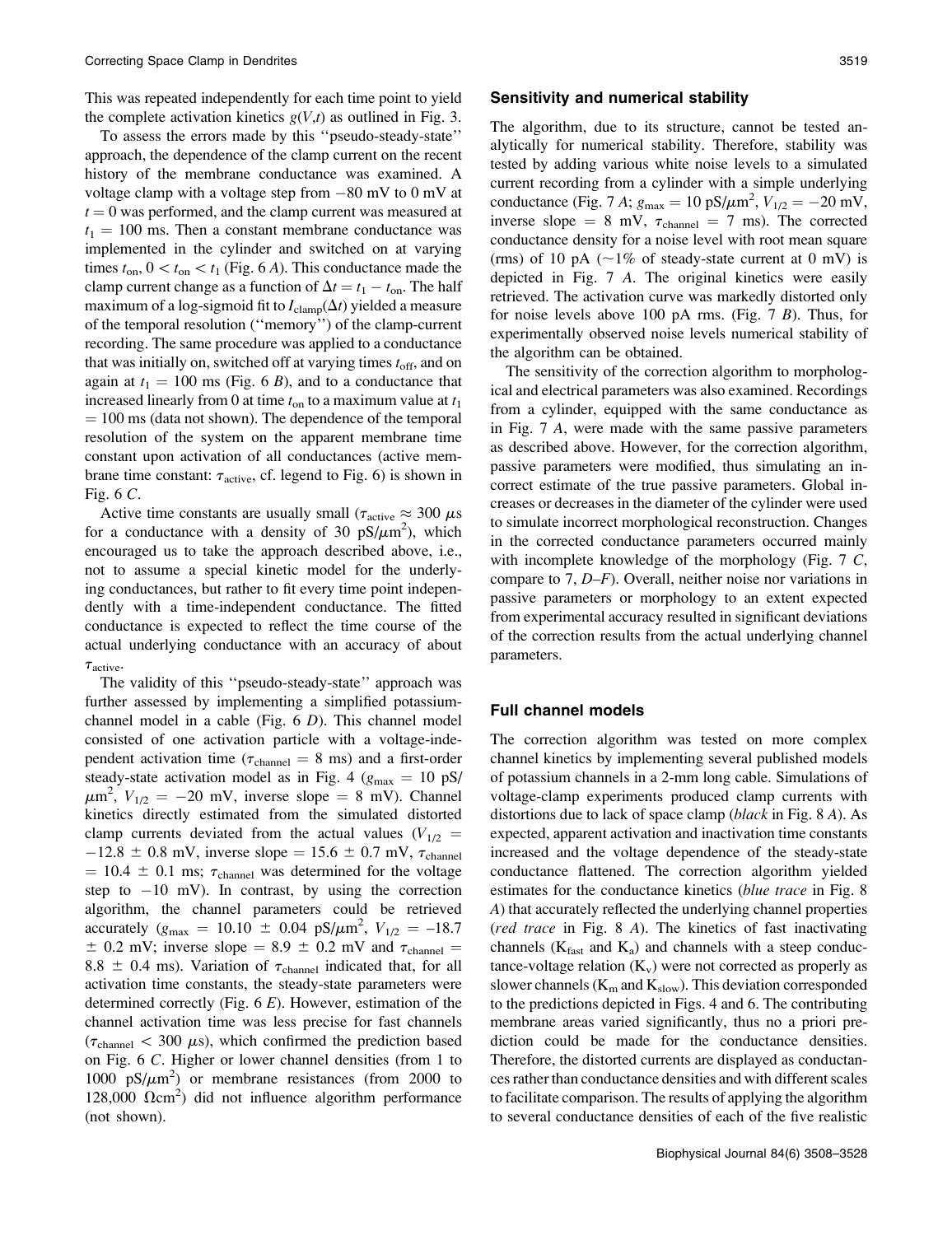conductances ( $K_{\text{fast}}$ : 3, 10, and 30 pS/ $\mu$ m<sup>2</sup>;  $K_{\text{m}}$ : 1, 3, and 10  $pS/\mu m^2$ ; K<sub>slow</sub>: 3, 10, and 30 pS/ $\mu m^2$ ; K<sub>v</sub>: 10, 30, and 100 pS/  $\mu$ m<sup>2</sup>; and K<sub>a</sub>: 10, 30, and 100 pS/ $\mu$ m<sup>2</sup>) are shown in Fig. 8 B. The maximal conductance obtained at each voltage was normalized to the conductance at the maximal voltage  $(V = 60$ mV). The results obtained by applying the algorithm to these realistic channels demonstrated that correcting every time point independently is sufficient to accurately obtain the kinetics of a wide range of potassium channels.

## Correcting in neuronal morphologies

The major goal in designing the correction algorithm was to devise a method that could overcome space-clamp problems in elongated and branched structures, such as large cortical neurons. Therefore, the algorithm was tested on a fully reconstructed L5 neocortical pyramidal neuron (Fig. 9 A), into which was inserted the fast inactivating potassium channel Kfast (Korngreen and Sakmann, 2000). This type of neuron was selected for the simulations because it provided a worst case of problems that arise from improper space clamp. As expected, in somatic recordings the uncorrected conductance calculated from currents that were obtained from a simulated somatic voltage clamp did not properly reflect the underlying kinetics (Fig. 9 A, bottom panel, black versus red traces). In this morphology, as with the cylinder, application of the correction algorithm considerably reduced the error (Fig. 9 A, bottom panel, blue traces). The same was true for simulated currents from the apical dendrite (Fig. 9 A, upper panels). Note that the uncorrected dendritic currents obtained at the indicated positions not only display distorted kinetics, but also incorrect values of the relative channel densities (Fig. 9 A, black traces).

In both hippocampal (Hoffman et al., 1997) and neocortical (Korngreen and Sakmann, 2000) pyramidal neurons, potassium-channel densities change along the apical dendrite. Therefore, we tested whether the correction algorithm could retrieve correct local conductance densities without a priori knowledge of a conductance density gradient. The same reconstructed pyramidal neuron was used with a  $K<sub>fast</sub>$ conductance density that was constant across soma, axon, and basal dendrites, but increased linearly along the apical dendrite. Again, uncorrected conductances from several recording sites as in Fig. 9 A displayed distorted channel kinetics (not shown). For the correction algorithm, a homogenous density of potassium channels was assumed, since a priori knowledge about the existence of an inhomogeneous distribution is usually not available. Nevertheless, the correction resulted in a correct estimate of the local channel density (Fig.  $9 \ B$ ) and retrieval of the correct kinetics as predicted by the spatial (Fig. 5) and temporal (Fig. 6) resolutions of the algorithm. The correction was successful for all tested locations; the conductance density slope along the apical dendrite was accurately retrieved (Fig. 9 B, inverted triangles). Results of this and of the correction of both a steeper (solid circles) and shallower (triangles) upwards gradients are summarized in Fig. 9 B. A decreasing gradient was also accurately extracted (Fig. 9 C).

## Dendritic recordings

All our simulations were performed under the assumption of a negligible series resistance. However, experimentally reached series resistances are at least several  $M\Omega$ , especially for dendritic recordings that can easily be above 20  $\text{M}\Omega$ (Stuart and Spruston, 1995; Stuart and Sakmann, 1994). The current injected by the voltage-clamp amplifier results in a voltage drop across the series resistance generated in the whole-cell configuration. Therefore, the voltage reported by most single-electrode voltage-clamp amplifiers is not correct (Armstrong and Gilly, 1992). The bigger the current injected by the amplifier, the bigger will be the error due to the series resistance. Conventional series resistance compensation, a part of any modern patch-clamp amplifier, can reasonably compensate resistances of up to 20 M $\Omega$  if the series resistance is measured accurately. When recording from neurons, the large currents and the high series resistance will greatly increase the error, thus rendering the use of patchclamp amplifiers impossible. In principle, series resistance problems could be overcome by discontinuous voltageclamp amplifiers. In these amplifiers, the current is injected for short durations followed by periods during which the voltage is recorded. Since the voltage is recorded during a time in which there is no current flowing across the series resistance, it is a true recording of the membrane potential. When this cycle is repeated at a high enough frequency, it is possible to voltage-clamp a cell even in the presence of a relatively high series resistance. However, application of such amplifiers to dendrites is not trivial because of the many membrane time constants inherent to neurons (Major, 1993; Wilson and Park, 1989). Furthermore, the existing discontinuous voltage-clamp amplifiers cannot cycle fast enough to accurately follow fast and large conductance changes. Therefore, the current method of choice for implementing our correction algorithm is the two-electrode voltage clamp. In this method, one electrode injects current while the other records the voltage. Both electrodes have series resistance due to the whole-cell configuration. However, since no current is injected via the voltage-sensing electrode, it is reporting the correct membrane potential. Furthermore, this technique can be tuned to follow very fast and large changes in membrane current.

To comply with the assumptions made while developing the correction algorithm, the morphology of the neuron and the passive parameters were determined as detailed in the methods. To isolate only  $K^+$  currents, we blocked voltagegated Na<sup>+</sup> channels with 1  $\mu$ M TTX, voltage-gated Ca<sup>2+</sup> channels by complete substitution of the  $Ca^{2+}$  in the bath with  $\text{Co}^{2+}$ , and I<sub>h</sub> with 30  $\mu$ M of ZD2788. Two simultaneous whole-cell dendritic recordings were established at an in-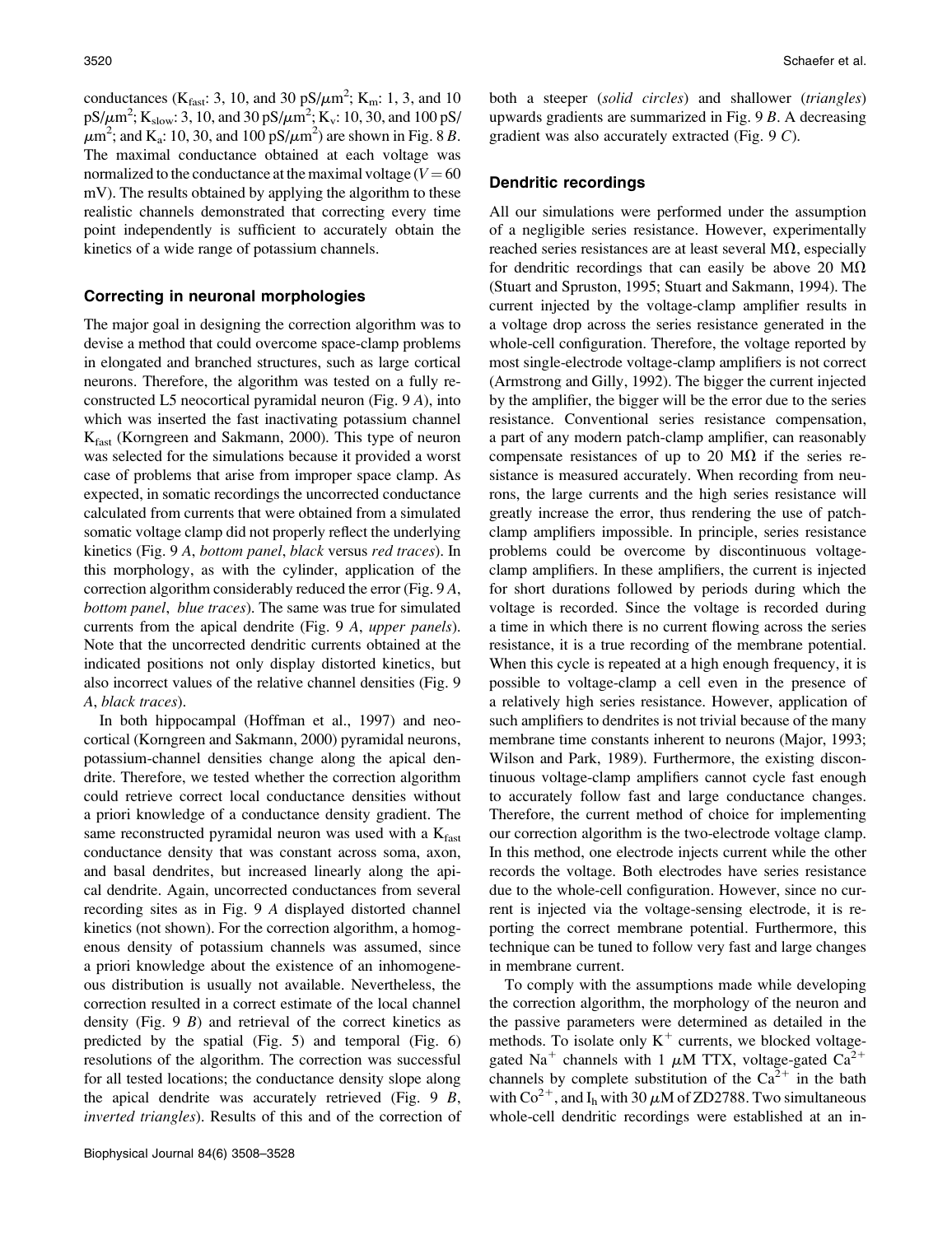

FIGURE 9 Space-clamp errors and correction of dendritic and somatic recordings of potassium channels. (A) The Kfast channel with a homogenous density of 30 pS/ $\mu$ m<sup>2</sup> was inserted into a partially reconstructed morphology of a layer 5 neocortical pyramidal neuron (left panel). Voltage-clamp experiments were simulated at  $0 \mu$ m, 250  $\mu$ m, 500  $\mu$ m, and 750  $\mu$ m from the middle of the soma. The leak-subtracted and converted current recordings (black lines) and the corrected conductances (blue lines) are shown in the right panel. For comparison, the red lines indicate the true conductance kinetics and densities for the given positions. Scale bars apply to the uncorrected conductance (conductance in nS) and to the corrected and original kinetics (conductance density in  $pS/\mu m^2$ ). (B) The reconstructed layer 5 pyramidal cell from A was equipped with a homogenous density of  $K_{\text{fast}}(g_{\text{max}} = 10 \text{ pS}/\mu\text{m}^2)$  throughout the soma, the partially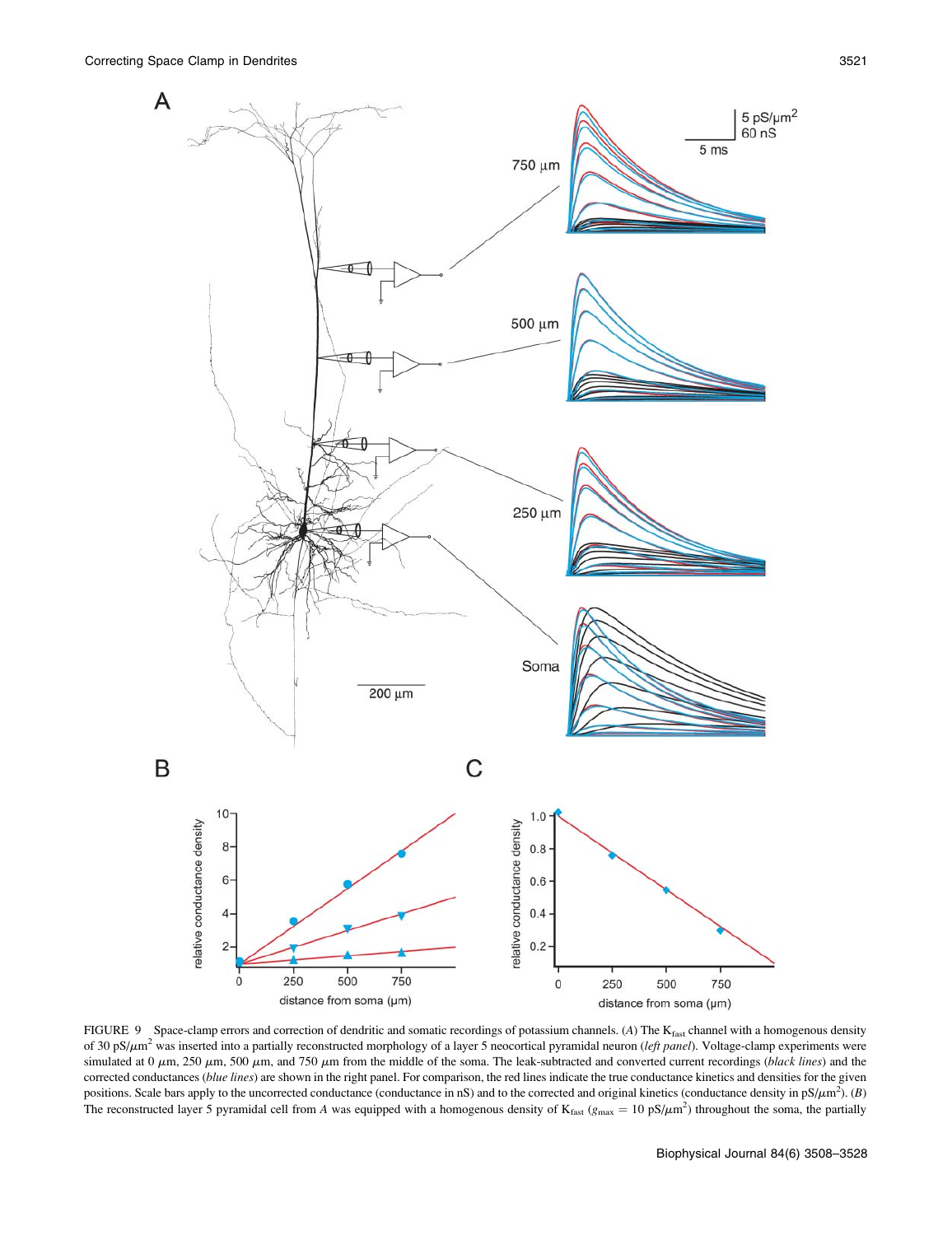terelectrode distance of  $30-40 \mu m$ . Under these conditions it was possible to record  $K^+$  currents from the dendrites of L5 neocortical pyramidal neurons. Fig. 10 A displays the schematic representation of the two-electrode voltage-clamp circuit with the current-injecting electrode at  $220 \mu m$  and the voltage-sensing electrode at 180  $\mu$ m measured from the center of the soma. The distorted currents, recorded voltage, and corrected conductance density are shown alongside the neuron (Fig.  $10 \, B$ ). Due to the initial overshoot of the potential (Fig.  $10 B$ ), the activation time course of the current was distorted and therefore not analyzed. The decay of the corrected conductance density was faster than the distorted currents as expected from our simulations. The correction clearly revealed a biexponential decay of the conductance density that was obscured in the distorted currents. This biexponential decay is probably the manifestation of the fast inactivating and slow inactivating  $K^+$  conductances that are known to be present in the dendrites of layer 5 neocortical pyramidal neurons (Bekkers, 2000; Korngreen and Sakmann, 2000). The steady-state activation curve of the distorted conductances, calculated by dividing the distorted currents by the driving force, could be fitted to a Boltzmann function to obtain a  $V_{1/2} = 27$  mV and  $k = 22$  mV (average of  $21 \pm 3$ mV and  $17 \pm 2$  mV,  $n = 3$ ). After correction, these parameters had values of  $V_{1/2} = 18$  mV and  $k = 16$  mV (average of  $17 \pm 2$  mV and  $14 \pm 1$  mV,  $n = 3$ ). The corrected slope factor was not different ( $P > 0.1$ , ANOVA) from that obtained using somatic nucleated patches ( $12 \pm 1$  mV,  $n = 6$ ) (Korngreen and Sakmann, 2000). The  $V_{1/2}$ , after correction for a liquid junction potential of 12 mV, was significantly different ( $P < 0.05$ , ANOVA) from the published value (-1)  $\pm$  2 mV,  $n = 6$ ) (Korngreen and Sakmann, 2000).

# **DISCUSSION**

Space-clamp errors render proper analysis of ionic currents impossible in any branched or elongated structure. Here we present an algorithm (Fig. 3) that accurately extracts channel properties from distorted recordings (Figs. 4–9). Counterintuitively, the lack of space clamp offers the opportunity to obtain very local information about potassium-channel kinetics and densities (Fig. 5 and 9). The correction algorithm was not sensitive to added noise or to errors in passive membrane parameters (Fig. 7). Up until now, while performing voltage clamp in neurons, extreme measures were taken to increase the voltage control over a membrane area (Augustine et al., 1985). Such measures essentially

flatten the voltage attenuation from the point of the clamp, thus reducing the error in the voltage. However, this only applies to structures with relatively short dendritic trees. Here we demonstrate that our algorithm performs best in the almost complete absence of space clamp. Since voltage attenuation upon channel activation is much narrower than in the well-studied passive case, the region that significantly influences the clamp current is limited to a narrow region around the electrode (''poor space clamp''). Thus, any method for estimation of membrane conductances will retrieve an averaged conductance only over this region, enabling high spatial resolution for poorly space-clamped structures (a small active  $\lambda$ ; Fig. 5). The same principle applies to the temporal domain as follows. Many channel kinetics are slow compared to the membrane time constant for activated conductances (that is again much smaller than the well-known passive membrane time constant), therefore facilitating adaptation of our correction algorithm for the study of channel kinetics (Fig. 6).

With simplified channel models, which are described by only four parameters (three parameters for the activation curve in steady state and one voltage-invariant activation time constant), the correction algorithm accurately retrieved the entire channel model. Limitations of the algorithm were addressed by varying the four parameters (Figs. 4 and 6). Channels with a steep steady-state activation curve (inverse slope of the Boltzmann curve,  $k \leq 4$  mV) could not be fully corrected due to the finite step size of the linear interpolation. Similarly, with very fast channel activation times ( $\tau_{channel} \ll$  $\tau_{\text{active}}$ ) a poorer correction was achieved, since essentially no kinetic model was assumed. Although these two difficulties are not a major concern in realistic channel models, they could be accounted for by including a priori assumptions about the activation curve or underlying channel kinetics. However, such assumptions substantially reduce the generality of the correction approach. Other problems, such as decreases in correction accuracy with decreasing  $V_{1/2}$  of the Boltzmann activation curve, can be overcome by minor modifications of the algorithm, such as omission of the assumption of no channel activation at rest.

Correct implementation of the algorithm requires determination of both the morphology and passive parameters of the structure being studied. Given enough reconstructions, implementation might be simplified by building a canonical view of the specific neuron to obtain at least a first-order correction at a much reduced computation time, especially since the correction is sensitive primarily to local morpho-

reconstructed axon, and basal dendrites, and with a linearly increasing gradient along the apical dendrite (up to 50 pS/ $\mu$ m<sup>2</sup> at 1000  $\mu$ m away from the soma). Correction was performed without any a priori knowledge of the gradient. The local recording was corrected with the underlying assumption of a homogenous distribution of a potassium conductance (inverted triangles). This procedure was repeated on a cell prepared with gradients of different steepness and sign: 20 pS/ $\mu$ m<sup>2</sup> (soma) to 40 pS/ $\mu$ m<sup>2</sup> (1000  $\mu$ m distance), *triangles*; 7 pS/ $\mu$ m<sup>2</sup> to 70 pS/ $\mu$ m<sup>2</sup>, solid circles; and (C) 70 pS/ $\mu$ m<sup>2</sup> down to 7 pS/ $\mu$ m<sup>2</sup>, solid diamonds. Peak conductance densities were calculated and fitted with a Boltzmann function:  $g/g_{\text{max}} = (1/(1 + e^{-(V-\bar{V}_1/2)})^n)$ , where  $g/g_{\text{max}}$  is the conductance normalized to its maximal value, V is membrane potential,  $V_{1/2}$  is the voltage at which half of the "gates" of all channels are in the open configuration, and k is the slope factor.  $g_{\text{max}}$  was normalized to the true somatic value for display purposes.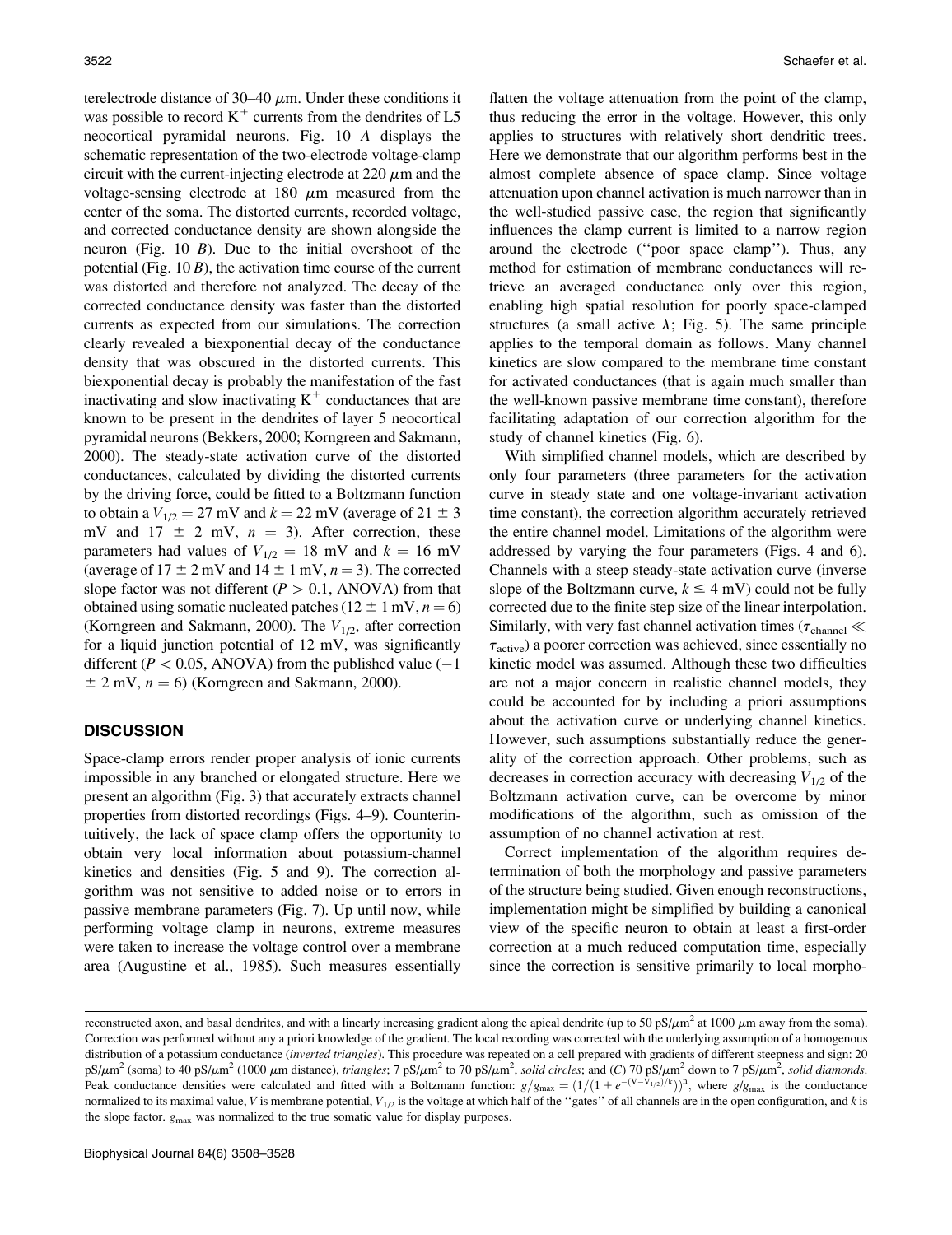

FIGURE 10 Dendritic two-electrode voltage-clamp recording of  $K^+$  currents. (A) The schematic representation of a two-electrode voltage-clamp circuit is shown at the recording site on the dendrite of the reconstructed neuron. (B) The distorted currents, membrane voltage, and corrected conductance density are shown from top to bottom. The data was sampled at 10 kHz and filtered at 5 kHz. Both the current-injecting and the voltage-sensing electrodes had series resistances of 25 M $\Omega$ . The passive parameters determined as detailed in Methods were  $R_i = 90 \Omega \text{cm}$ ,  $R_m = 51,000 \Omega \text{cm}^2$ , and  $C_m = 1.1 \mu \text{F cm}^{-2}$ .

logical features (Fig. 5). The effects of changes in distal morphology are in general minor (as partially discussed in the Appendix). Simplifying distant parts of the dendritic tree could thus substantially both ease and speed up the reconstruction process and enhance computational efficacy. This becomes important not mainly for the demonstration of the basic principles (that are assessed in a cylinder model) but for the application to various complex dendritic trees. We observed significant errors in the correction only if the reconstruction became poor in regions closer than  $\sim$ 200  $\mu$ m to the recording site on the dendrite (data not shown). For experimental implementability it could therefore be useful to extract the local dendritic morphology during the experiment (e.g., by imaging methods) and combine it with a simple generic cell morphological model to result in a quick semionline correction. In a post hoc analysis, a slightly more detailed morphological measurement might already be sufficient. This can always be tested by further simplifying the morphology and testing whether any significant changes in the corrected conductance values occur. If this is not the case, it is safe to assume that the morphological reconstruction is sufficient.

Of concern also is the accuracy of the passive membrane

parameters  $(R_m, R_i,$  and  $C_m$ ). A 10–20% error in the passive parameters did not significantly affect the final outcome (Fig. 7). The passive parameters of a given neuron can be estimated with reasonable accuracy once its morphology is known (Clements and Redman, 1989; Major et al., 1994; Roth and Häusser 2001; Stuart and Spruston, 1998). This requires an additional pulse protocol in current-clamp mode, before the voltage-clamp experiment, and a full reconstruction of the neuron afterward (Clements and Redman, 1989; Major et al., 1994; Roth and Häusser 2001; Stuart and Spruston, 1998). As the neuron usually is to be reconstructed for use in the correction algorithm, only additional pulse protocols in current clamp need to be performed. Previously, many recorded sweeps were claimed to be needed to obtain a sufficiently accurate estimate of the passive parameters (Major et al., 1994). However, using two electrodes to record such sweeps (Roth and Häusser, 2001; Stuart and Spruston, 1998) greatly reduces the number of sweeps required. Thus, obtaining the passive parameters for each neuron before starting the voltage-clamp experiment does not require more than an additional 5–10 min. Another advantage of the twoelectrode voltage clamp is that the series resistance of the two electrodes can be considerably higher than the one required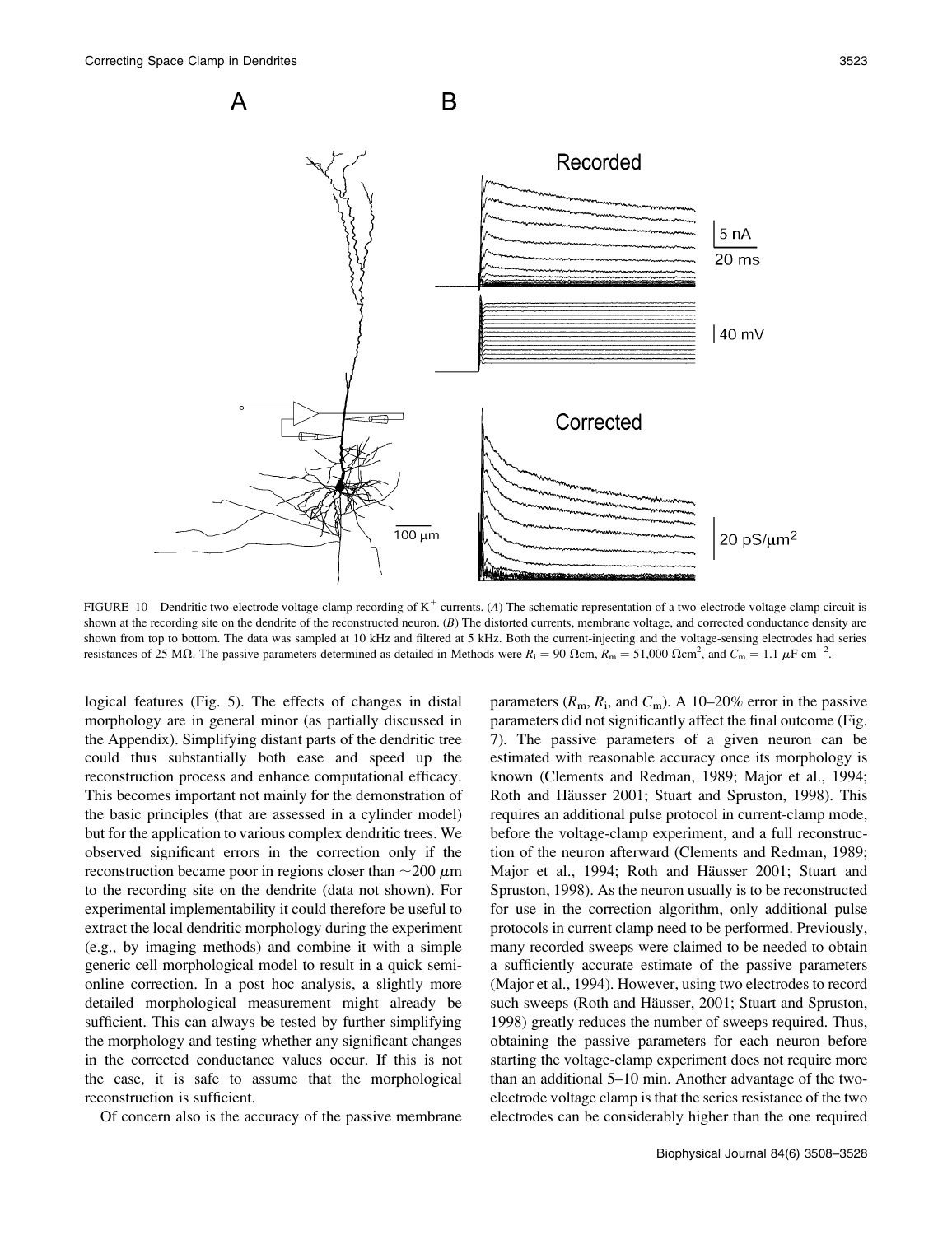for the accurate application of a single-electrode voltage clamp. We were able to voltage-clamp dendrites even when both electrodes had series resistance of  $25-30 \text{ M}\Omega$ . Although more recordings are required to establish the full kinetic and density profile of the  $K^+$  conductances along the apical dendrite of L5 pyramidal neurons, it is clear that the correction algorithm was able to correct currents recorded in the absence of space clamp.

Here, we present an algorithm that extracts only activation curves of single or mixtures of potassium channels. Much more information can be obtained from the voltage-clamp technique with carefully planned voltage protocols. Using the correction of the activation curve as a cornerstone, inactivation properties and activation kinetics can also be corrected (M.H., A.T.S., B.S., and A.K., in preparation). We applied the algorithm to a variety of potassium channels. As outlined in the text, the algorithm works best for nonregenerative currents. Thus, under physiological conditions, the algorithm can be applied to potassium channels, as shown in Fig. 10, and chloride channels, as well as, in the opposite direction, to  $I_h$  and inward rectifier channels. Sodium and calcium channels, the two other important classes of voltage-gated ion channels in neurons would, due to the lack of space clamp, generate regenerative events, which will be observed as ''voltage escapes'' to the recording electrode. Such events do not comply with the basic assumption of the correction algorithm that the membrane potential does not exceed the clamp voltage anywhere in the entire structure. This problem might be overcome by designing an experiment in which the probability of regenerative events is low.

The principle we developed for the correction of currents from voltage-gated channels could in general be applied to estimate the conductance density of ligand-gated channels and that of synaptic currents as well. However, several problems need to be addressed first. It is possible to design an experiment in which a puff of a neurotransmitter will be applied to the dendrite at the location of a voltage-clamp electrode. This experiment will suffer from the lack of knowledge of the membrane area onto which the neurotransmitter was applied because of the dense structure of the brain slice and the speed of the perfusion system. It is important to stress that the neurotransmitter must be applied to the location of the voltage clamp. Application to a site on the dendrite farther away from the electrode introduces more free parameters to be estimated by the algorithm: knowledge of the site of application and the distance to the recording, active contributions to the signal propagation by voltagegated channels, and nonuniformity of the passive parameters between the application site and the recording electrode. Above all, at a site of a remote application, there is virtually no control of the membrane potential by the voltage-clamp electrode. Thus, we cannot use the same iterative approach as detailed in this paper. This problem is worse for the correction of synaptic currents. The release of neurotransmitter is variable and dependent on the properties of the presynaptic terminal. Thus, we have very little control over the amount of neurotransmitter released and over the voltage at both pre- and postsynaptic terminals. To allow the correcting of space-clamp distortions of synaptic currents, it may be possible to combine our approach with new ways of influencing the membrane potential at the synapse or measuring the membrane potential at multiple positions to facilitate estimates regarding the signal propagation.

Many voltage-clamp recordings are limited by the absence of proper space clamp. Even neurons with relatively short dendrites will produce erroneous current recordings due to voltage drop in the dendrites. Here we present an algorithm to correct for such distortions with the aid of computersimulated experiments, and described its application to L5 pyramidal neurons. Since the functionality of this correction algorithm does not depend on specific properties of the studied structure, it can be used to analyze voltage-clamp recordings in any type of nonisopotential cell or fiber.

#### APPENDIX

# The reverse problem: monotonicity of the clamp current-conductance relation

With complete knowledge of conductance kinetics and distributions, cable theory allows calculation of clamp currents from the conductance properties. As outlined in the Results section, in voltage-clamp experiments one is faced with the far more difficult reverse problem: to determine the conductance distribution and kinetics from the clamp-current recording. The algorithm described above breaks down this multiparameter problem into several oneparameter problems, each linking one current recording (e.g., the clamp current I in the steady state of a voltage-clamp experiment to  $-40$  mV) to a single yet unknown conductance value (the steady-state conductance g for voltages  $-50$  mV  $\lt V \le -40$  mV). The reverse problem is thus to invert the relation  $I(g)$  to determine the conductance  $g_0$  that matches the experimentally measured clamp current  $I_{\text{exp}} = I(g_0)$ . A sufficient and in most cases essential prerequisite for solving the reverse problem is therefore monotonicity of this clamp current-conductance relation. However, an increase in the membrane conductance results in a narrowing of the voltage profile. Therefore only a smaller region contributes substantially to the clamp current. Whether the increase in the membrane conductance is not usually overcompensated by the decrease in the activated region due to the narrowing voltage profile must hence be examined.

In the following, we analytically examine the clamp current-conductance relation in several scenarios. In the general case of an arbitrary voltagedependent conductance  $g(V)$  a complete analytic solution is impossible to obtain. In a simplified situation with a very simple voltage dependence  $g(V)$  $= g_0$  (for  $V \lt V_0$ ) and  $g(V) = g_1$  (for  $V \ge V_0$ ), a complete analytical solution can be derived as outlined in the first paragraph. For more complex voltage dependencies, this is not possible any more. Thus, we describe approximations of the clamp current-conductance relation that allow to qualitatively predict its overall shape (and thus its monotonicity). These solutions are then compared to the exact analytical solution and numerical calculations.

Let us consider the steady-state situation in an infinite cylinder (equipped with a voltage-dependent conductance density g measured per membrane area) that is voltage-clamped to  $V_{\text{clamp}}$  at position  $x = 0$  (Fig. 11 A). The voltage dependence of g to be  $g(V) = g_0$  (for  $V < V_0$ ) and  $g(V) = g_1$  (for  $V \ge V_0$ ; higher voltages do not occur in the clamp experiment:  $V \leq V_{\text{clamp}}$  throughout the cylinder as reversal potentials are assumed to be hyperpolarized (as described in the Results section)), as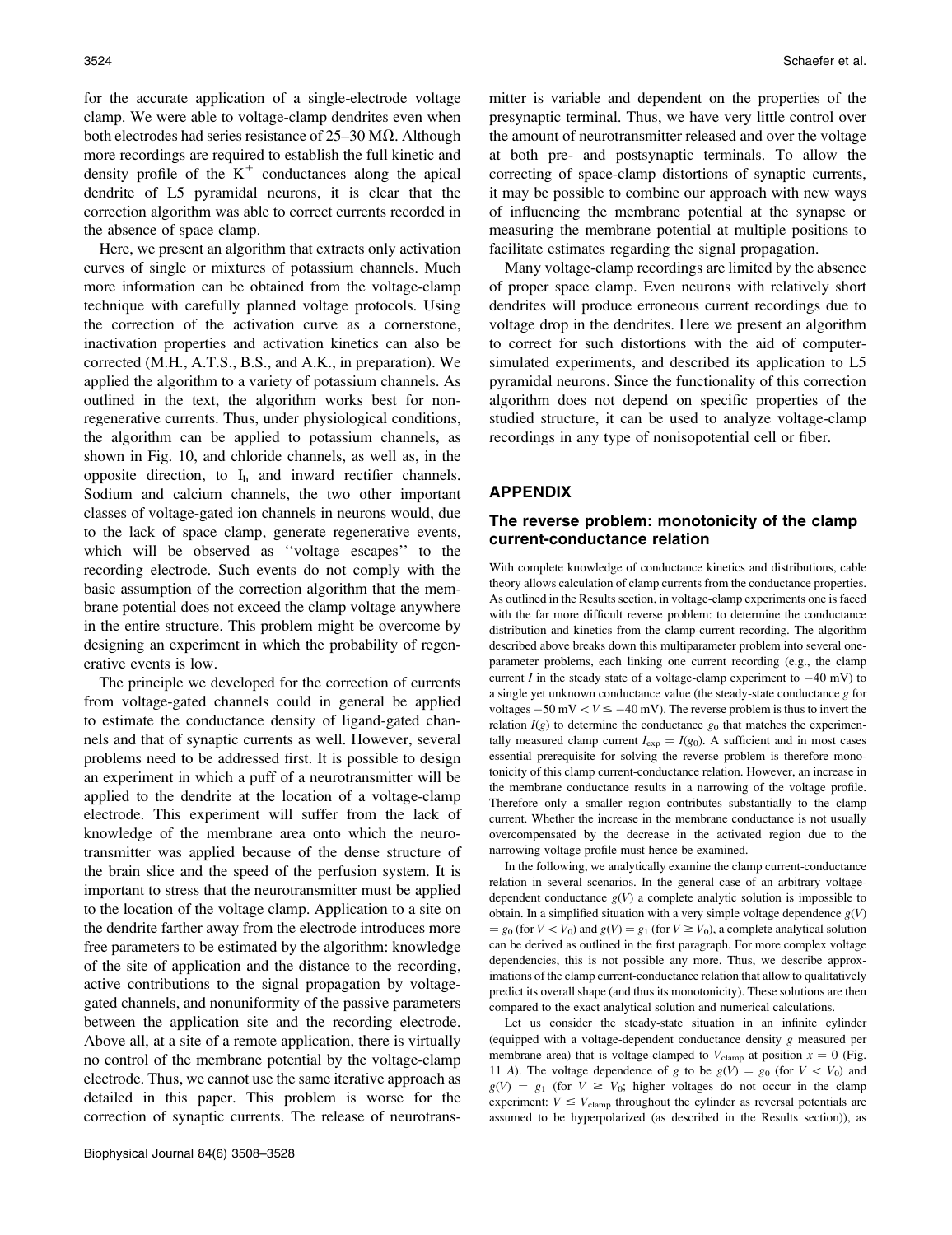

FIGURE 11 Monotonicity of the clamp current-conductance relation. (A) A voltage-clamp experiment was simulated in a long unbranched cable as for Fig. 2. Outer regions of the cylinder are clipped for displaying purposes. The voltage attenuation in steady state is shown for a simulated voltage clamp to  $-20$  mV in the middle of the cable.  $l_{\text{Dec}}$ , the decreasing length, is the length for which the voltage drops from  $-20$  to  $-30$  mV. (B) The voltage-dependent membrane conductance was time-independent,  $g_0 = 5 \text{ pS}/\mu\text{m}^2$  for voltages  $V < -30 \text{ mV}$ , and  $g_1 = 40 \text{ pS}/\mu\text{m}^2$  for voltages  $V \ge -30 \text{ mV}$ . (C) Dependence of the decreasing length  $l_{\text{Dec}}$  on the membrane conductance  $g_1$ . (D) Dependence of the clamp current on the membrane conductance  $g_1$ . The calculations underlying the analytical (gray and dotted lines) and approximate (dashed line) traces in  $C$  and  $D$  are detailed in the Appendix. Simulation results in  $C$  and  $D$  are indicated by black lines.

shown in Fig. 11 B. The cylinder can be divided into three parts: one finite cylinder with length  $2l_{Dec}$  around the voltage clamp (gray in Fig. 11 A) and two semi-infinite cylinders (white).  $l_{\text{Dec}}$  indicates the length over which the voltage attenuates from the clamp voltage  $V_{\text{clamp}}$  to the voltage  $V_0$ . Therefore, in the gray cylinder, the membrane voltage is larger than  $V_0$  at each position. With the voltage-dependent conductance defined as above, i.e., constant for  $V \ge V_0$ , this results in an ohmic membrane conductance  $g = g_1$  for the gray cylinder. For the white cylinders,  $V \, \langle V_0, \rangle$  therefore  $g = g_0$ . All the properties of the white cylinders are independent of  $g_1$ , since changes in  $g_1$  only influence  $l_{\text{Dec}}$ , not the length nor membrane properties of the white cylinders (at this point the assumption of an infinite cylinder substantially simplifies the calculation).

resistance  $R_L$  (Fig. 11,  $R_L$  being the known input resistance of the semiinfinite cylinder (white) with membrane conductance  $g_0$ ), the input resistance is  $G_{\text{inp}} = 2G_{\infty}(R_{\infty} + R_{\text{L}} \tanh(L))/(R_{\text{L}} + R_{\infty} \tanh(L))$  (for derivation see e.g., Koch, 1999, chapter 2.2, page 37), with  $L = l_{\text{Dec}}/\lambda_{\text{gray}} =$  $2l_{\text{Dec}}\sqrt{R_{\text{i}}g_1/d}$  and  $G_{\infty} = 1/R_{\infty} = \sqrt{g_1/R_{\text{i}}} \pi d^{3/2}/2$  being the input conductance of a semi-infinite cylinder with the membrane properties of the gray cylinder.  $R_i$  is the morphology-independent, specific axial resistance of the cylinder; d its diameter. The clamp current can then be calculated as

$$
I_{\text{clamp}} = (V - E_{\text{k}}) \cdot G_{\text{inp}} = 2(V - E_{\text{k}})G_{\infty} \frac{R_{\infty} + R_{\text{L}} \tanh(L)}{R_{\text{L}} + R_{\infty} \tanh(L)},\tag{1}
$$

## The analytical solution

For a finite cylinder with an ohmic membrane conductance and a terminating

which is depicted in Fig.  $11 D$  as a dotted line. No free parameters needed to be fitted.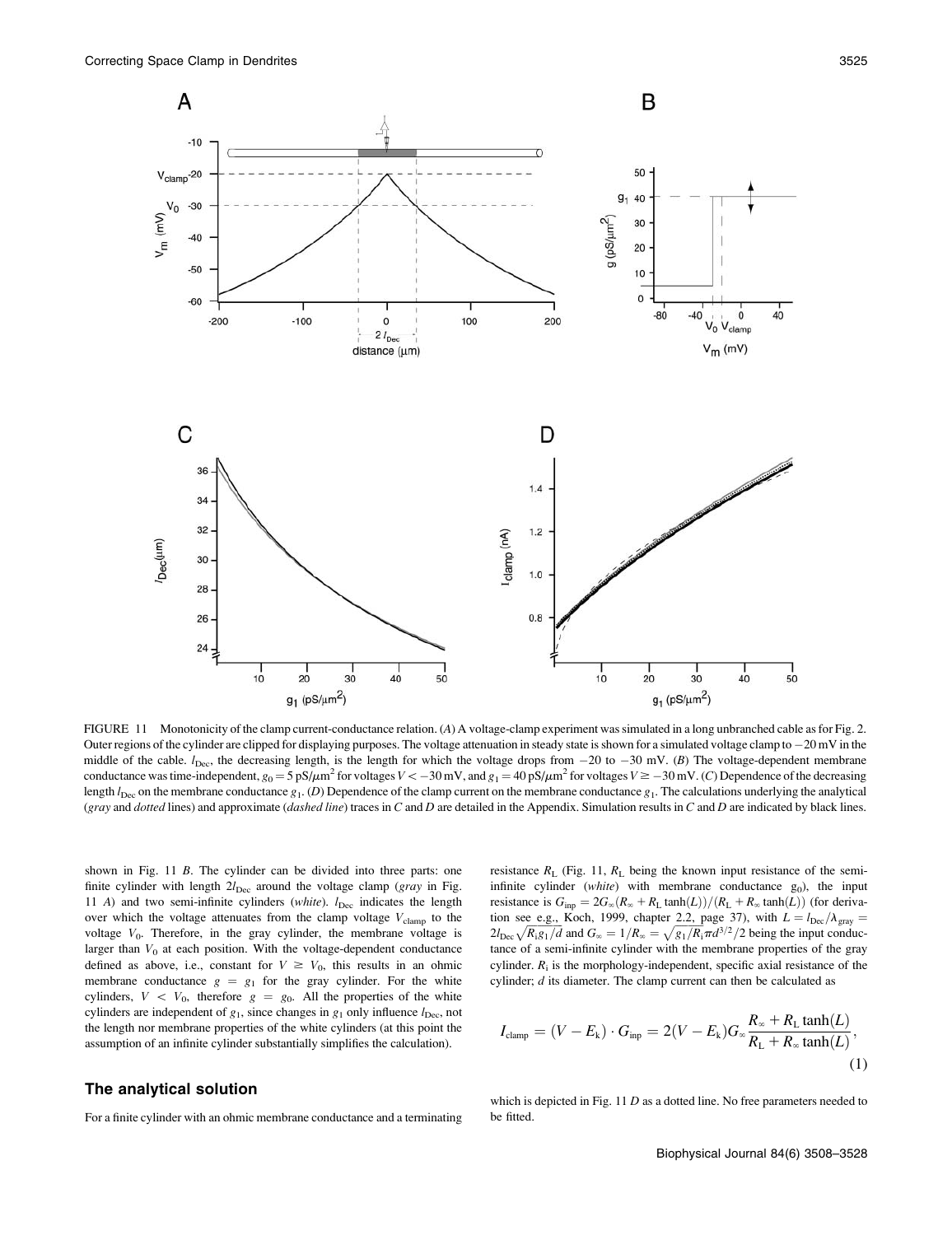#### Approximate solutions

The clamp current required can—in very general terms—be written as

$$
I_{\text{clamp}} = I_{\text{white}} + I_{\text{gray}},\tag{2}
$$

 $I_{white}$  being the contribution of the white cylinders (independent of  $g_1$ ) and  $I_{\text{gray}}$  being the contribution of the gray cylinder that is dependent on  $g_1$ . This holds true for both the situation described above  $(g = const$  in the white cylinder) and for an arbitrary voltage dependence  $g(V < V_0)$ . For a first approximation, a rough estimate of the  $g_1$ -dependence of  $I_{\text{gray}}$  can be calculated from the membrane conductance and the membrane area as  $I<sub>gray</sub>$  $\approx c$  2l<sub>Dec</sub>g<sub>1</sub>. The constant c could be derived from the driving force and the cylinder diameter. What is important for the estimate is, however, that  $c$  is almost independent of  $g_1$ . With increasing  $g_1$ , the voltage profile narrows, thus resulting in a smaller  $l_{\text{Dec}}$ . To assess the question, whether the currentconductance relation is monotonic, in this first estimate it remains to be shown that the decrease in  $l_{\text{Dec}}$  does not overcompensate the increase in  $g_1$ . With the intrinsic length scale of the gray cylinder being  $\lambda_{\text{gray}}$ , a first estimate For  $l_{\text{Dec}}$  is  $l_{\text{dec}} \propto \lambda_{\text{gray}} \propto 1/\sqrt{g_1}$  and therefore  $I_{\text{gray}} \approx c \cdot (1/\sqrt{g_1}) \cdot g_1 =$  $c\sqrt{g_1}$ . Substitution of this approximation into Eq. 2 yields a first approximation for the clamp current

$$
I_{\text{clamp}} = I_{\text{white}} + c\sqrt{g_1}.
$$
 (3)

Since  $I_{white}$  and c are (almost)  $g_1$ -independent fit parameters, it becomes evident, that I<sub>clamp</sub> is indeed monotonic, and a first approximation (dashed line in Fig.  $11 D$ ) of the actual (calculated in simulation, black line) clamp current-conductance relation can be obtained.

As outlined above, for a more general conductance  $(g(V))$  is arbitrary for V  $\langle V_0$  and  $g(V) = g_1$  for  $V_{\text{clamp}} \ge V \ge V_0$ ), the only difference to the step conductance is in the contribution of the white cylinders. Therefore, the above argument still holds for arbitrary voltage dependence for voltages  $V\,{<}\,$  $V_0$ , with the only change being in the parameters  $I_{white}$  and  $c$ .

To more accurately assess the validity of the  $g_1$ -dependence of  $l_{\text{Dec}}$ , it was calculated analytically for the step-conductance as follows (depicted in Fig. 11 C): From the general voltage distribution  $V(X < L) =$  $\alpha \cosh(L - X) + \beta \sinh(L - X)$ , the boundary condition for the gray cylinder  $V_0/R_L = -(1/r_a\lambda)(dV/dX)|_{X=L}$  (r<sub>a</sub> indicates the axial resistance per unit length, see also Koch, 1999, pages 33–37), and the boundary condition  $V(L) = V_0$ , one obtains  $V_0/R_L = (1/r_a\lambda)(V_{\text{clamp}} V_0 \cosh(L)/\sinh(L)$ . Since  $L = l_{\text{Dec}}/\lambda \ll 1$ , a Taylor expansion for the hyperbolic functions yields a square equation for  $l_{\text{Dec}}$ , and finally  $l_{\text{Dec}} = -\kappa_1/g_1 + \sqrt{(\kappa_1^2/g_1^2) + (\kappa_2/g_1)}$ , with  $\kappa_1 = 1/2\sqrt{g_0d/R_1}$ and  $\kappa_2 = ((V_{\text{clamp}}/V_0) - 1)(d/2R_i)$ .

The clamp current can then be approximated by:

$$
I_{\text{clamp}} = 2\left((V_0 - E_k)\frac{1}{R_{\text{L}}} + \frac{V_0 + V_{\text{clamp}}}{2}\pi dl_{\text{Dec}}g_1\right) \tag{4}
$$

as shown in gray in Fig. 11 D.

# Effects of distal membrane properties on clamp-current recordings

The sensitivity of conductance estimates from the correction algorithm to changes in distal membrane properties (which reflects incomplete knowledge about the spatial distribution of e.g., passive properties) was assessed by studying the dependence of the clamp-current recordings on the membrane conductances in regions distal to the recording electrodes (Fig. 5). For this purpose, an infinite cylinder was divided into three regions: a middle region around the voltage-clamp electrode with a length of 2l and an ohmic membrane conductance  $g_M$  (Fig. 5 A, gray), and two semi-infinite cylinders with ohmic membrane conductances  $g_D$  (Fig. 5 A, white). The clamp current was calculated according to Eq. 1

$$
I_{\text{clamp},g_{\text{D}},g_{\text{M}}} = 2(V - E_{k})G_{\infty}\frac{R_{\infty,\text{middle}} + R_{\text{side}}\tanh(l/\lambda_{\text{middle}})}{R_{\text{side}} + R_{\infty,\text{middle}}\tanh(l/\lambda_{\text{middle}})},
$$

 $\lambda_{\text{middle}}$ ,  $R_{\infty, \text{middle}}$ ,  $G_{\infty}$ , and  $R_{\text{side}}$  being the space constant of the middle cylinder, the input resistance, input conductance of a semi-infinite cylinder with the membrane conductance  $g_M$ , and the input resistance of the white semi-infinite cylinder, respectively. The relative change in the clamp current  $(I_{\text{clamp}}(0.5g_D, g_M) - I_{\text{clamp}}(g_D, g_M))/I_{\text{clamp}}(g_D, g_M)$  was calculated as a func-(camp( $\sigma$ ,  $S_{\text{BM}}$ )  $\tau$  relative  $\frac{1}{(80\pi)^{3/2}}$  from the relative input resistances  $R_{\text{side}}/R_{\infty,\text{middle}} = \sqrt{g_M/g_D}$  of the cylinders indicating the sensitivity of the clamp-current recording to changes in distal membrane properties.

#### Piecewise linear conductance models

To increase the accuracy of the conductance calculations, the staircase conductance approach was changed to a piecewise linear conductance model. Again, in the first step of the correction algorithm, the conductance  $g_1$  $= g(-70 \text{ mV})$  was estimated. To achieve this, the voltage-clamp experiment stepping to  $-70$  mV was simulated as described above with the only difference that the conductance model was  $g(V) = 0$  ( $V < -80$  mV) and  $g(V) = (V + 80 \text{ mV})/10 \text{ mV} \cdot g_1$  (-80 mV <  $V \le -70 \text{ mV}$ , higher voltages do not occur). This resulted in a conductance-voltage relation that is continuous and piecewise linear. The conductance  $g_1$  (and thus the slope of the conductance voltage relation for  $-80$  mV  $\lt V \le -70$  mV) was varied to minimize the clamp current difference. Similarly, at higher voltages  $V_n$ , the conductance for  $V_n - 10$  mV  $\lt V \le V_n$  was assumed to be linear across this voltage region. From the last correction step,  $g_{n-1} = g(V_n - 10 \text{ mV})$  was known. Thus the conductance for the voltage region of interest can be written as  $g(V) = g_{n-1} + (V - (V_n - 10 \text{ mV}))/10 \text{ mV} \cdot (g_n - g_{n-1})$ . During the fitting procedure,  $g_n$  (and thus the slope of the conductance-voltage relation for voltages V with  $V_n - 10$  mV  $\lt V \le V_n$ ) is varied to match the clamp currents.

#### Potassium-channel models

For all realistic channel models used, potassium currents were calculated as  $I_{\rm K} = g_{\rm max} a^{x} b(v - E)$ , where  $g_{\rm max}$  is the local conductance density; a and  $b$  indicate the activation particle with an  $x$ -order kinetic and the inactivation particle, respectively;  $\nu$  is the local membrane voltage; and  $E$  the potassium reversal potential. Activation and inactivation variables are expressed in terms of a steady-state value  $a_{\infty}(v)$  and a time constant  $\tau_a(v)$ . For K<sub>v</sub>, K<sub>m</sub>,  $K_{\text{fast}}$ , and the activation of  $K_{\text{slow}}$ , steady-state value and time constant were determined as  $a_{\infty} = \alpha/(\alpha + \beta)$  and  $\tau_a = 1/(\alpha + \beta)$ . The rate functions  $\alpha$ and  $\beta$  were as follows (v in mV,  $\tau$  in ms, and  $\alpha$  and  $\beta$  in ms<sup>-1</sup>):

Delayed rectifier  $K^+$  channel  $K_v$  (Mainen et al., 1995):

(no inactivation, 
$$
x = 1
$$
);  $\alpha = 0.02 \frac{(v - 25)}{1 - e^{-(v - 25)/9}}$ ;  

$$
\beta = -0.002 \frac{(v - 25)}{1 - e^{(v - 25)/9}}.
$$

Muscarinic K<sup>+</sup> channel K<sub>m</sub> (Mainen et al., 1995):

(no inactivation, 
$$
x = 1
$$
);  $\alpha = 0.001 \frac{(v + 30)}{1 - e^{-(v + 30)/9}}$ ;  

$$
\beta = -0.001 \frac{(v + 30)}{1 - e^{(v + 30)/9}}.
$$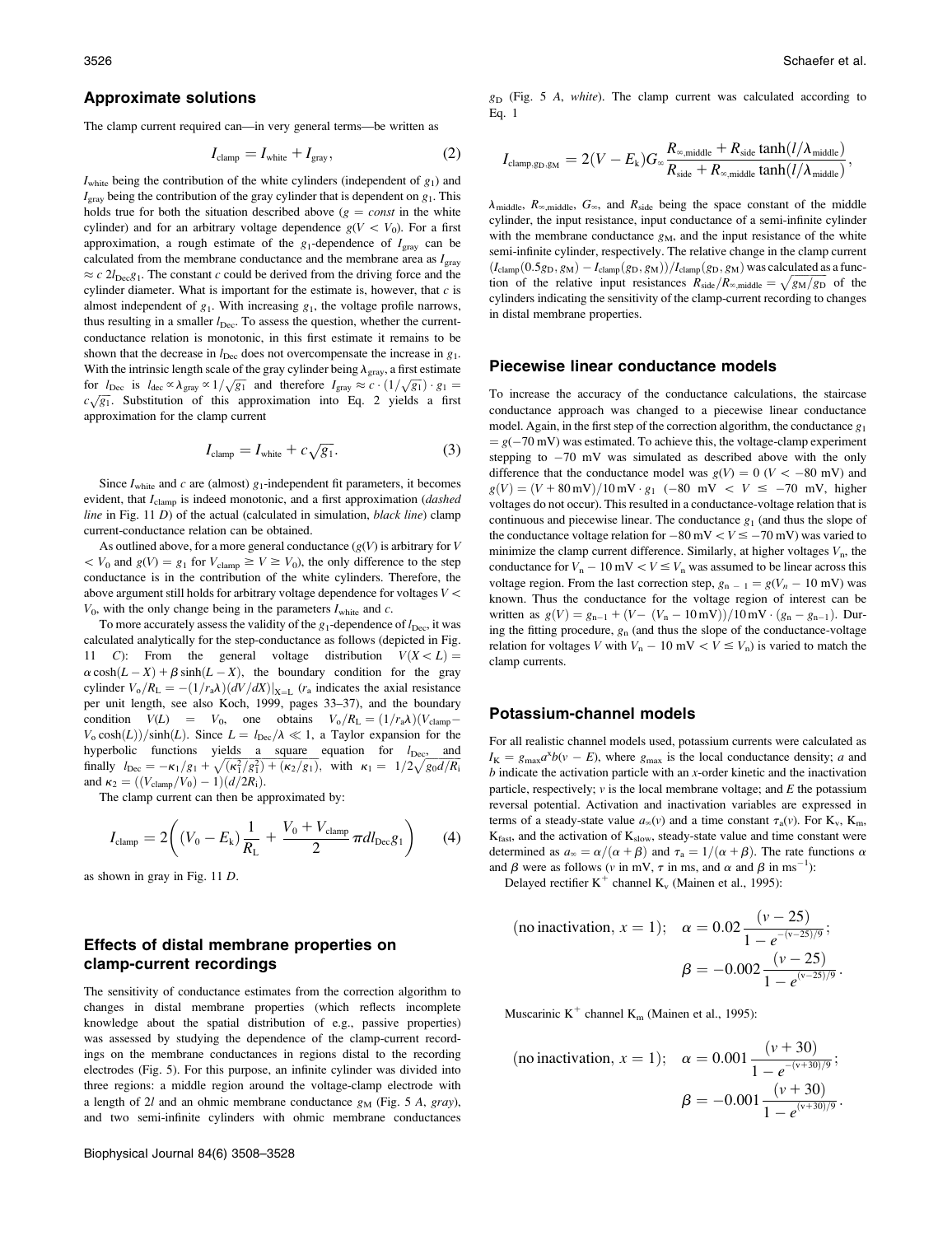Fast inactivating  $K^+$  channel from neocortical neurons  $K_{\text{fast}}$  (Korngreen and Sakmann, 2000):

Activation (x = 4) 
$$
\alpha = \frac{3.4}{1 + e^{-(v-10)/30}};
$$

\n
$$
\beta = 0.7 e^{v-6/180} - 0.45.
$$

Inactivation  $\alpha = 0.0001 e(-0.06v)$ ;

$$
\beta = \frac{0.12}{1 + e(-(v + 50)/8)} + 0.002.
$$

Slow inactivating  $K^+$  channel from neocortical neurons  $K_{slow}$  (Korngreen and Sakmann, 2000):

Action (x = 2) 
$$
\alpha = 0.0052 \frac{v - 11.1}{1 - e^{-(v - 11.1)/13.1}};
$$

\n $\beta = 0.01938 e^{-(v + 1.27)/71} - 0.0053.$ 

Inactivation was described as  $b(t, v) = c_1(v)b_1(t, v) + c_2(v)b_2(t, v)$  with first order rate equations for  $b_1$  and  $b_2$ .

$$
b_{1\infty} = b_{2\infty} = \frac{1}{1 + e^{(\nu + 58)/11}};
$$
  
\n
$$
\tau_{b1} = 360 + (1010 + 23.7(\nu + 54))e^{-((\nu + 75)/48)^2};
$$
  
\n
$$
\tau_{b2} = 3330 - 4\nu;
$$
  
\n
$$
c_2 = \begin{cases} 1 & \nu > -10 \\ 0 & \nu \le -10 \end{cases}; \quad c_1 = 1 - 0.55c_2.
$$

Fast inactivating  $K^+$  channel from hippocampal neurons  $K_a$  (Hoffman et al., 1997):

Action (x = 1):

\n
$$
a_{\infty} = 1/(1 + e^{-0.001(1.5 - (39(v-11)/(1 + e^{(v+40)/5})))});
$$
\n
$$
\tau_{\mathbf{a}} = e^{-0.0015 - (21.5(v-11)/(1 + e^{(v+40)/5}))} \cdot a_{\infty}(v).
$$
\nInactivation :

\n
$$
b_{\infty} = \frac{1}{1 + e^{0.117(v+56)}}; \quad \tau_{\mathbf{b}} = 0.26(v+50).
$$

We thank Dr. Sebastian Bergling for help with the construction of the  $K_{slow}$ and K<sub>fast</sub> MOD files; Drs. Nathan Urban, Dirk Feldmeyer, Troy Margrie, Fritjof Helmchen, and in particular Arnd Roth for helpful discussions and critical reading of the manuscript; and Klaus Bauer and Klaus Rohm for maintaining the computer environment that enabled performance of the required calculations.

## **REFERENCES**

 $A$  attention  $(x - 1)$ 

- Adrian, R. H., W. K. Chandler, and A. L. Hodgkin. 1970. Voltage clamp experiments in striated muscle fibers. J. Physiol. 208:607–644.
- Armstrong, C. M., and W. F. Gilly. 1992. Access resistance and space clamp problems associated with whole-cell patch clamping. Methods Enzymol. 207:100–122.
- Augustine, G. J., M. P. Charlton, and S. J. Smith. 1985. Calcium entry and transmitter release at voltage-clamped nerve terminals of squid. J. Physiol. 367:163–181.
- Bekkers, J. M. 2000. Distribution and activation of voltage-gated potassium channels in cell-attached and outside-out patches from large layer 5 cortical pyramidal neurons of the rat. J. Physiol. 525:611–620.
- Benardo, L. S., L. M. Masukawa, and D. A. Prince. 1982. Electrophysiology of isolated hippocampal pyramidal dendrites. J. Neurosci. 2:1614–1622.
- Bischofberger, J., and P. Jonas. 1997. Action potential propagation into the presynaptic dendrites of rat mitral cells. J. Physiol. 504:359–365.
- Clements, J. D., and S. J. Redman. 1989. Cable properties of cat spinal motoneurones measured by combining voltage clamp, current clamp and intracellular staining. J. Physiol. 409:63–87.
- Cole, K. S., and H. J. Curtis. 1941. Membrane potential of the squid giant axon during current flow. J. Gen. Physiol. 24:551–563.
- Hines, M. L., and N. T. Carnevale. 1997. The NEURON simulation environment. Neural Comput. 9:1179–1209.
- Hodgkin, A. L., and A. F. Huxley. 1952. A quantitative description of membrane current and its application to conduction and excitation in nerve. J. Physiol. 117:500–544.
- Hoffman, D. A., J. C. Magee, C. M. Colbert, and D. Johnston. 1997.  $K^+$ channel regulation of signal propagation in dendrites of hippocampal pyramidal neurons. Nature. 387:869–875.
- Johnston, D., J. C. Magee, C. M. Colbert, and B. R. Cristie. 1996. Active properties of neuronal dendrites. Annu. Rev. Neurosci. 19:165–186.
- Kavalali, E. T., M. Zhuo, H. Bito, and R. W. Tsien. 1997. Dendritic  $Ca^{2+}$ channels characterized by recordings from isolated hippocampal dendritic segments. Neuron. 18:651–663.
- Koch, C. 1999. Biophysics of Computation. Oxford University Press, Oxford.
- Korngreen, A., and B. Sakmann. 2000. Voltage-gated  $K^+$  channels in layer 5 neocortical pyramidal neurones from young rats: subtypes and gradients. J. Physiol. 525:621–639.
- Larsson, H. P., S. J. Kleene, and H. Lecar. 1997. Noise analysis of ion channels in non-space-clamped cables: estimates of channel parameters in olfactory cilia. Biophys. J. 72:1193–1203.
- Magee, J. C. 1999. Dendritic Ih normalizes temporal summation in hippocampal CA1 neurons. Nat. Neurosci. 2:508-514.
- Magee, J. C., and D. Johnston. 1995. Characterization of single voltagegated Na<sup>+</sup> and Ca<sup>2+</sup> channels in apical dendrites of rat CA1 pyramidal neurons. J. Physiol. 487:67–90.
- Mainen, Z. F., J. Joerges, J. R. Huguenard, and T. J. Sejnowski. 1995. A model of spike initiation in neocortical pyramidal neurons. Neuron. 15:1427–1439.
- Major, G. 1993. Solutions for transients in arbitrarily branching cables: III. Voltage clamp problems. Biophys. J. 65:469–491.
- Major, G., J. D. Evans, and J. J. Jack. 1993. Solutions for transients in arbitrarily branching cables: II. Voltage clamp theory. Biophys. J. 65: 450–468.
- Major, G., A. U. Larkman, P. Jonas, B. Sakmann, and J. J. Jack. 1994. Detailed passive cable models of whole-cell recorded CA3 pyramidal neurons in rat hippocampal slices. J. Neurosci. 14:4613–4638.
- Müller, W., and H. D. Lux. 1993. Analysis of voltage-dependent membrane currents in spatially extended neurons from point-clamp data. J. Neurophysiol. 69:241–247.
- Nadeau, H., and H. A. Lester. 2000. Two-compartment model for wholecell data analysis and transient compensation. J. Neurosci. Meth. 99: 25–35.
- Press, W. H., S. A. Teukolsky, W. T. Vetterling, and B. P. Flannery. 1992. Numerical Recipes in C, the Art of Scientific Computing, 2nd ed. Cambridge University Press, Cambridge.
- Rall, W. 1959. Branching dendritic trees and motorneuron membrane resistivity. Experimental Neurobiology. 1:491–527.
- Rall, W., R. E. Burke, W. R. Holmes, J. J. Jack, S. J. Redman, and I. Segev. 1992. Matching dendritic neuron models to experimental data. Physiol. Rev. 72 (4 Suppl):S159–S186.